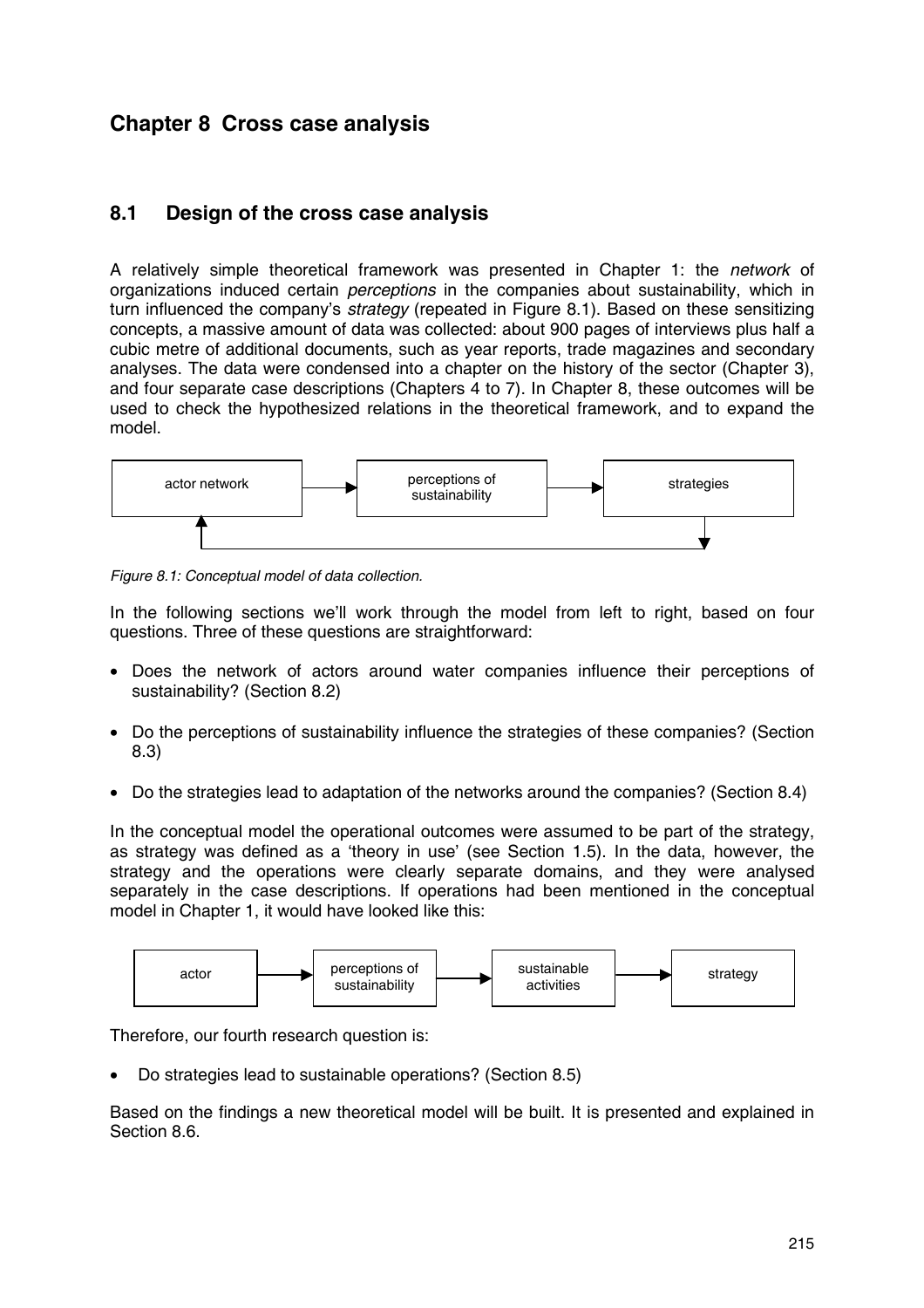## **8.2 Does the network influence perceptions of sustainability?**

If a network influences the perceptions of sustainability, we'd expect different types of networks to lead to different views at the companies. The respondents from the water companies should confirm that they are indeed influenced by these actors in the domain of sustainability. Furthermore, the pattern of views of a network should match the views at a water company.

### 8.2.1 Which societal actors are involved in the networks?

The case descriptions made clear that the four water companies have quite different views of sustainability. If the networks explain this, the networks would have to be quite different as well. What do the networks of these companies look like, and do they influence the companies at all? An overview of external actors is shown in Table 8.1. In this table, the actors are put in order of importance for the company's strategy. The position of several external actors is rather constant across all cases, such as the strong position of provincial governments, EU and two Dutch Ministries. Most interesting for the research question are the actors who have different positions for each company.

PWN's network is characterized by very influential nature organizations, and the fact that large customers are not influential at all. At WMO, water boards and farmers have more influence than at other companies. At Nuon, the EU and the Ministry of Economic Affairs have the highest position, and the provincial influence is low compared to the other companies. At Delta, the high position of industrial customers stands out, and unexpectedly for such a commercially oriented company, nature organizations do have some influence.

This means that the water companies have different sets of networks. If these differences are related to having different views on sustainability, the first relation in the conceptual model is confirmed. This will be investigated in the next sections.

|                     | <b>PWN</b>                  | <b>WMO</b>            | <b>Nuon</b>                                          | Delta                       |
|---------------------|-----------------------------|-----------------------|------------------------------------------------------|-----------------------------|
| Strong<br>influence | Provincial government       | Provincial government | <b>EU and Ministry of</b><br><b>Economic Affairs</b> | Provincial government       |
|                     | <b>Nature organizations</b> | Ministry of the       |                                                      | Large customers             |
|                     |                             | Environment           | Ministry of the                                      |                             |
|                     | Ministry of the             |                       | Environment                                          | EU and Ministry of          |
|                     | Environment                 | EU and Ministry of    |                                                      | Economic Affairs            |
|                     |                             | Economic Affairs      | Provincial governments                               |                             |
|                     | EU and Ministry of          |                       |                                                      | Ministry of the             |
|                     | <b>Economic Affairs</b>     |                       |                                                      | Environment                 |
|                     |                             |                       |                                                      |                             |
| Moderate            | Vewin / other water         | <b>Water boards</b>   | Vewin, Kiwa                                          | <b>Nature organizations</b> |
| influence           | companies                   |                       |                                                      |                             |
|                     |                             | Consumers             | Large customers                                      |                             |
|                     | Consumers                   |                       |                                                      |                             |
|                     |                             | Large customers       | Water board (?)                                      |                             |
|                     |                             |                       | (Friesland)                                          |                             |
|                     |                             | <b>Farmers</b>        |                                                      |                             |
| Little or no        | Municipalities              | Nature organizations  | Municipalities                                       | Municipalities              |
| influence           |                             |                       |                                                      |                             |
|                     | Water boards                | Municipalities        | Water boards                                         | Consumers                   |
|                     |                             |                       | (Gelderland)                                         |                             |
|                     | Large customers             | Vewin / other water   |                                                      | Water boards                |
|                     |                             | companies             | Consumers                                            |                             |
|                     | Farmers                     |                       |                                                      | Vewin / other water         |
|                     |                             |                       | Nature organizations                                 | companies                   |
|                     |                             |                       | Farmers                                              | Farmers                     |

*Table 8.1: Network of actors for the four companies (in bold: salient differences between the companies)*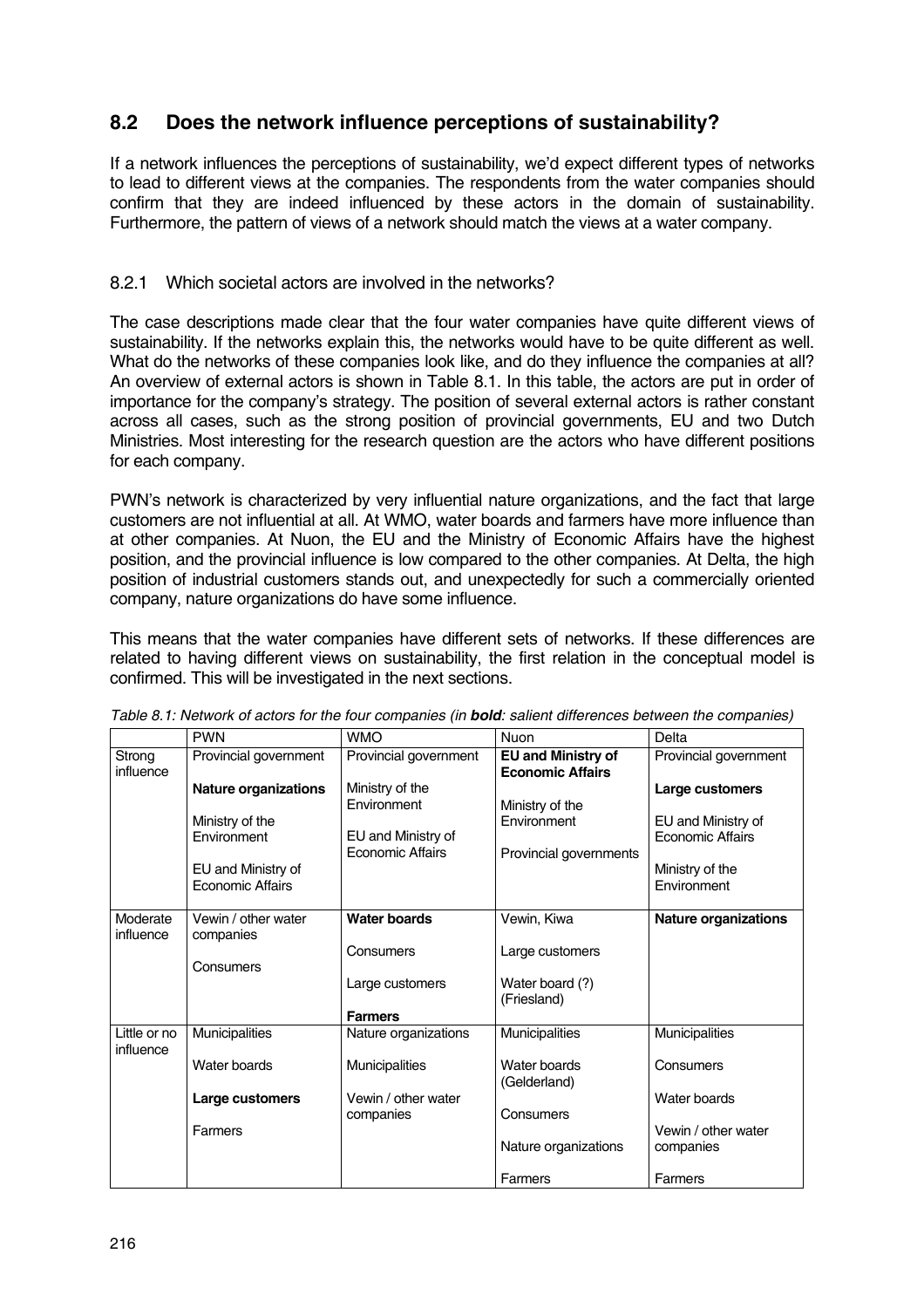### 8.2.2 What is said about external influences?

One way to confirm the influence of external actors on company views would be, if respondents said there is such an influence. This is indeed the case, as is shown in Table 8.2. The type of influence is shortly stated, followed by scoring if it has been picked up by the water company or not. If there is no story about an actor, this is automatically scored as "no influence". A process of negotiation can be recognized in this table: sometimes water companies have come to an agreement, and sometimes actors know each others position and are still involved in a hot debate (WMO and the water board). In some instances a water company decided to turn its back on an actor (Delta and the Ministry of Environment).

The table shows that each company has its own pattern of dealing with external actors. PWN has relatively few external influences, which is probably not intentional. With a few network partners PWN is very close, and they do not discuss the concept sustainability as such. WMO on the other hand has many external influences. A debate is intentionally organized and is characterized by several differences in opinion. Nuon has few external influences, it is not clear why. It seems to discuss sustainability mostly within the water sector itself. Delta also has few external influences, but this time, it is based on deliberate choices. The actors, who do have influence, also have a significant influence.

|                                               | <b>PWN</b>                      |                | <b>WMO</b>                                    |                | <b>Nuon</b>                             |                | Delta                                            |                |
|-----------------------------------------------|---------------------------------|----------------|-----------------------------------------------|----------------|-----------------------------------------|----------------|--------------------------------------------------|----------------|
| EU and Ministry of<br><b>Economic Affairs</b> |                                 |                |                                               |                | sustainable<br>energy                   | $+$            | sustainable<br>energy                            | $+$            |
| Ministry of the<br>Environment                | surface water is<br>sustainable | $+$            | monopoly<br>improves<br>sustainability        | $+$            | monopoly<br>improves<br>sustainability? | $\blacksquare$ | sustainability<br>plans are not to<br>be trusted | $\blacksquare$ |
| Provincial<br>government                      | not discussed as<br>such        | $\gamma$       | mutual influence                              | $+$            | sustainability is<br>important          | $+$            | nature recovery,<br>recharge rate                | $+$            |
| <b>Municipalities</b>                         |                                 |                | household water<br>rejected                   | $\blacksquare$ | household water<br>rejected             | $\blacksquare$ | household water<br>rejected                      | $\blacksquare$ |
| Large customers                               |                                 |                | innovation<br>opportunities                   | $+$            | innovation<br>opportunities             | $+$            | innovation<br>opportunities                      | $+$            |
| Consumers                                     | opposed views,<br>no influence  |                | not interested in<br>sustainability           |                |                                         |                |                                                  |                |
| Farmers                                       |                                 |                | discussion on<br>pollution and<br>desiccation | $\ddot{}$      |                                         | ٠              |                                                  |                |
| Nature<br>organizations                       | not discussed as<br>such        | ?              | synergy?                                      | 7              |                                         | ä,             | learned to<br>appreciate nature                  | $+$            |
| Water boards                                  |                                 | $\blacksquare$ | hot debate on<br>water system                 | $+$            | plan for water<br>compensation?         | ?              | competition                                      |                |
| Vewin, Kiwa, other<br>water companies         | mutual influence                | $+$            |                                               |                | solutions for grey<br>environment       | $+$            | left Vewin                                       |                |

*Table 8.2: Reported influence of external actors on perceptions of sustainability (+ = influence, - = no influence, ? = unclear)*

Do the most influential actors from Table 8.1 also have the most influence on perceptions of sustainability in Table 8.2? This is certainly true for the Ministries and the provincial governments. Large customers and Vewin seem more important for sustainability issues than they were for strategy. Less influential actors sometimes find ways to influence a water company, especially the nature organizations and the water boards.

The information in this table confirms that external actors have an influence on perceptions of sustainability, at least in the eyes of the people involved. The table also confirms that the network relationships are highly diverse among these companies.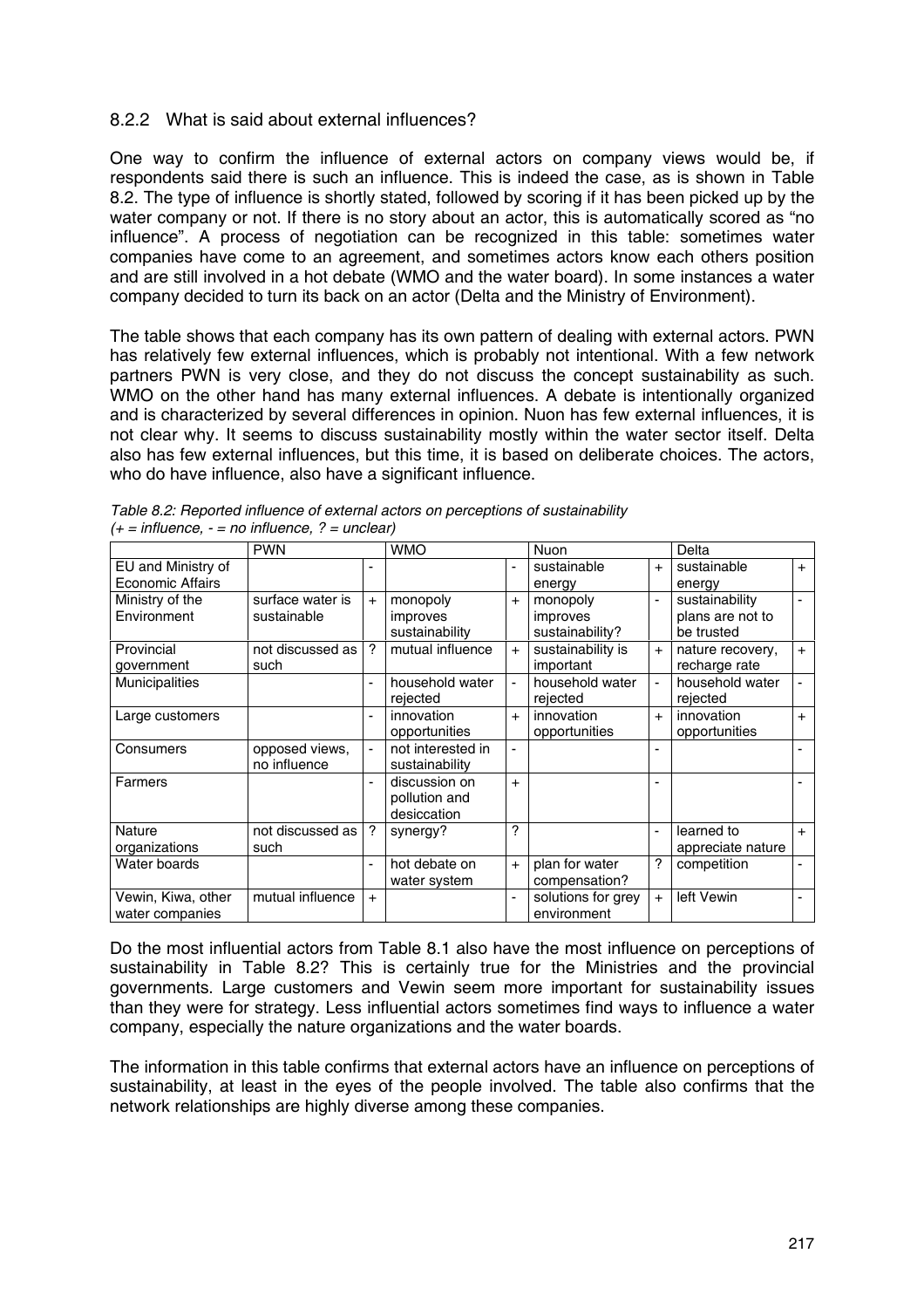### 8.2.3 Does it show in their language?

If the companies are influenced by some network partners, maybe they also use the same terminology. The case descriptions already showed, for example, that PWN does not use the term 'strategy', and, in general, uses more 'governmental' language. The other three companies use more 'business' language. Furthermore, it seems that people in favour of liberalization/privatization use the term 'liberalization' (Delta and Nuon) and the people against use the term 'privatization' (PWN and WMO)<sup>6</sup>. We'll do no thorough language analysis here; we will only take a closer look at the use of the term 'sustainability'.

In all interviews the question was asked if the term sustainability was used in the respondent's organization. Table 8.3 compares the answers of the different companies and their network partners. Again, the table shows a lot of diversity among the actors. The answers are less simple than just a yes or no. There is a whole range of possible uses: sceptical, almost involuntary use, strategic use for specific occasions, using it wholeheartedly in decision making processes, using it more often than can be truthful, and hardly using it because it is thought more than obvious that activities are sustainable.

| Table 8.3: Comparison of the use of the term 'sustainability' at the four case companies and at their network |  |  |
|---------------------------------------------------------------------------------------------------------------|--|--|
| partners                                                                                                      |  |  |

|              | Used<br>ves/no         | Opinions, feelings at water<br>companies                       | Opinions, feelings<br>at network partners                             | Used<br>ves/no |                                  |
|--------------|------------------------|----------------------------------------------------------------|-----------------------------------------------------------------------|----------------|----------------------------------|
| <b>Delta</b> | yes, but<br>not often  | in itself a valuable concept,<br>but it's abused for political | used often, but hard to<br>operationalise                             | yes            | <b>Province of</b><br>Zeeland    |
|              |                        | reasons                                                        | to evaluate alternatives                                              | yes            | <b>Industry 1</b>                |
|              |                        |                                                                | a fashionable word, only<br>used in marketing                         | no             | <b>Industry 2</b>                |
|              |                        |                                                                |                                                                       |                |                                  |
| <b>Nuon</b>  | corporate<br>unit: yes | a broad and inspiring<br>concept                               | it's simply very important                                            | yes            | <b>Province of</b><br>Gelderland |
|              | water unit:<br>no      | a vague concept                                                | often used to choose<br>between alternatives                          | yes            | <b>Kiwa</b>                      |
|              |                        |                                                                | not really used, but many<br>projects have something to<br>do with it | no             | <b>Vewin</b>                     |
|              |                        |                                                                |                                                                       |                |                                  |
| <b>WMO</b>   | yes!                   | fits with the company<br>culture, gives direction in           | used often, maybe even too<br>often                                   | yes            | <b>Province of</b><br>Overijssel |
|              |                        | strategic decisions                                            | used frequently in project<br>design                                  | ves            | <b>Water board</b>               |
|              |                        |                                                                | challenge is in economic<br>sectors, nature takes care<br>of itself   | no             | <b>Nature</b><br>organization    |
|              |                        |                                                                |                                                                       |                |                                  |
| <b>PWN</b>   | no                     | the concept is good, but we<br>don't need it                   | not when we talk to PWN.<br>only for new policies                     | yes            | Province of<br>Noord-Holland     |
|              |                        |                                                                | our activities deserve the<br>term, but we don't use it               | no             | <b>Nature</b><br>organizations   |
|              |                        |                                                                | internally<br>used too freely                                         | ves            | <b>DZH</b>                       |

If we look at the match between water companies and their network partners, the table clearly shows similarities. Each water company agrees with one or more network partners on the value of the term. For Delta this is Industry 2, for WMO the province as well as the water

l

 $^6$  In hindsight, I gave myself away by talking about 'privatization' during the interviews. In this dissertation I chose to use 'liberalization' in the main text, because that is what the legal discussion technically is about. Quotations still contain the terms as used by the respondents. Liberalization means lifting the monopoly regime so newcomers can enter the market. Liberalization can lead to privatization: selling of publicly owned shares to private parties, but this is up to the shareholders.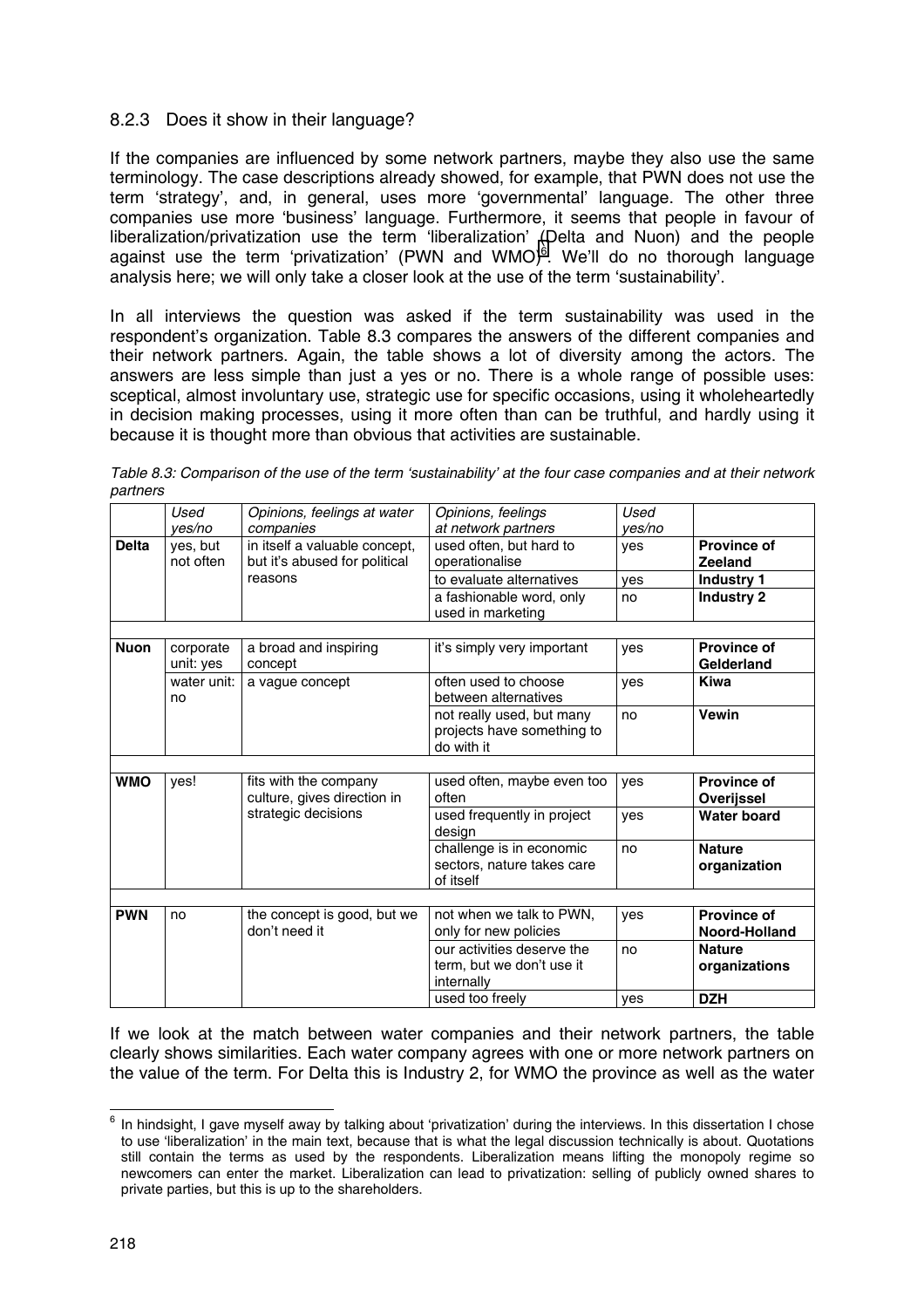board and for PWN the province and the nature organizations. For Nuon it is more complicated, because Nuon is internally divided. The corporate level matches with the provincial government, and the water unit level matches with the use at Vewin.

The actual use of the term 'sustainability' in the interviews was calculated. The word count included related terms such as 'unsustainable'. Figure 8.2 shows the frequency with which the term was used during the interviews within the companies. WMO has the highest frequency compared to the other companies. It has become a natural way of speaking, which confirms their enthusiasm for the concept. The high score of Delta is surprising because they are sceptical about the term. It may be caused by the sustainable energy debate that pervades Delta as a multi-utility company. Nuon is third among the case companies (although the difference with Delta is small). This corresponds with the remarks from the water business unit, that they do not use it very often. Maybe the corporate view is still on its way into the rest of the company, or maybe divisions operate rather independently, translating it to technological solutions without much debate. Word counts support what PWN respondents said: the word 'sustainability' is not used much at this company.



*Figure 8.2: Relative frequency of the term 'sustainability', including derivatives of that term, during interviews within the case companies.*



*Figure 8.3: Use of the term in the networks of the four water companies.*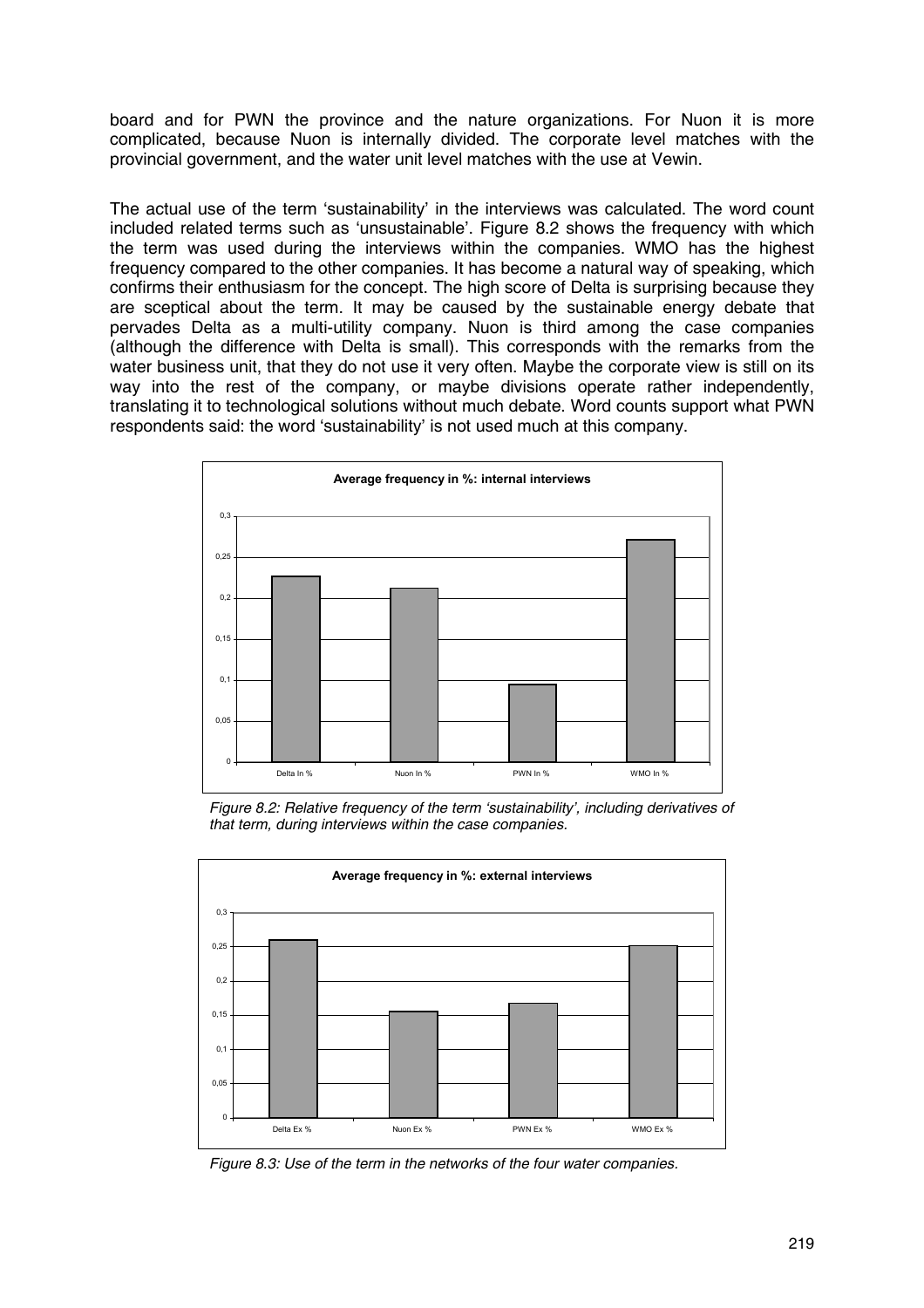The use of the term by the network partners was also measured (Figure 8.3). The internal and external frequencies show a similar pattern (WMO and Delta the two highest, Nuon in between and PWN low) so this reflects dialogue between the network partners. Delta's network has the highest score. This frequent use may have influenced Delta respondents to use it more often. The use within WMO is somewhat higher than in their network. This is probably due to a conscious adoption of the term by WMO, instead of an unconscious reflection of dialogue with network partners. Nuon's network has a relatively low score, so Nuon respondents use it a lot more. This indicates a positive choice to use the term, corresponding to the corporate answers. PWN's network uses the term less often than the other networks, and a little more often than PWN itself. This confirms what was said about its use by the respondents.

We conclude that there clearly are similarities in the patterns of using the term sustainability between water companies and their network partners. This is recognizable in the actual, measured use of the term, the reported use, and the explanations why the term is used or not used. This confirms that there is a dialogue going on between these organizations, and that this dialogue influences the perceptions.

#### 8.2.4 Is it visible in their perceptions of sustainability?

A final confirmation of influence on perceptions is if company views on sustainability are similar to those of its network partners. Table 8.4 presents the internal and external perceptions of sustainability. The external views are incomplete because the data were not saturated, but they are sufficient to find out if the internal and external patterns match or not. A match does not necessarily mean that a water company agrees with a network partner: it can also consist of knowing each others position ('agree to disagree').

For PWN there is a very good match. Disagreements are absent, and the ideas added by PWN are mainly technical operationalizations. The explanation for this is that the external interviews were held at organizations with which PWN has long, close, and friendly relationships, for example, with nature organizations since 1985. PWN even has an explicit strategy to please these network partners. Maybe there is opposition against PWN, but in that case, there is little contact.

For WMO many matches are found, but these include disagreements. As we saw in Section 8.2.2, WMO talks to a wider range of external actors, which automatically makes it more difficult to come to an agreement with each one of them. Furthermore, the debates seem younger (since 1997 or less). WMO did not hesitate to suggest an interview at a water board with whom they disagreed. The items in WMO's network that do not match are about nature management. The overview shows that WMO is in the middle of a debate with network partners, providing us with a view right at the heart of this process.

The column of Nuon shows a good match with what we know of external partners (as was already stated in Chapter 2, the interviews with external respondents for Nuon were not optimal). The energy business unit of Nuon can be seen as an external partner, influencing the ideas on renewable energy rather strongly. The match is especially good for the 'grey' aspects such as waste and energy. The mismatch with external partners is in the area of 'green' aspects: nature management and desiccation.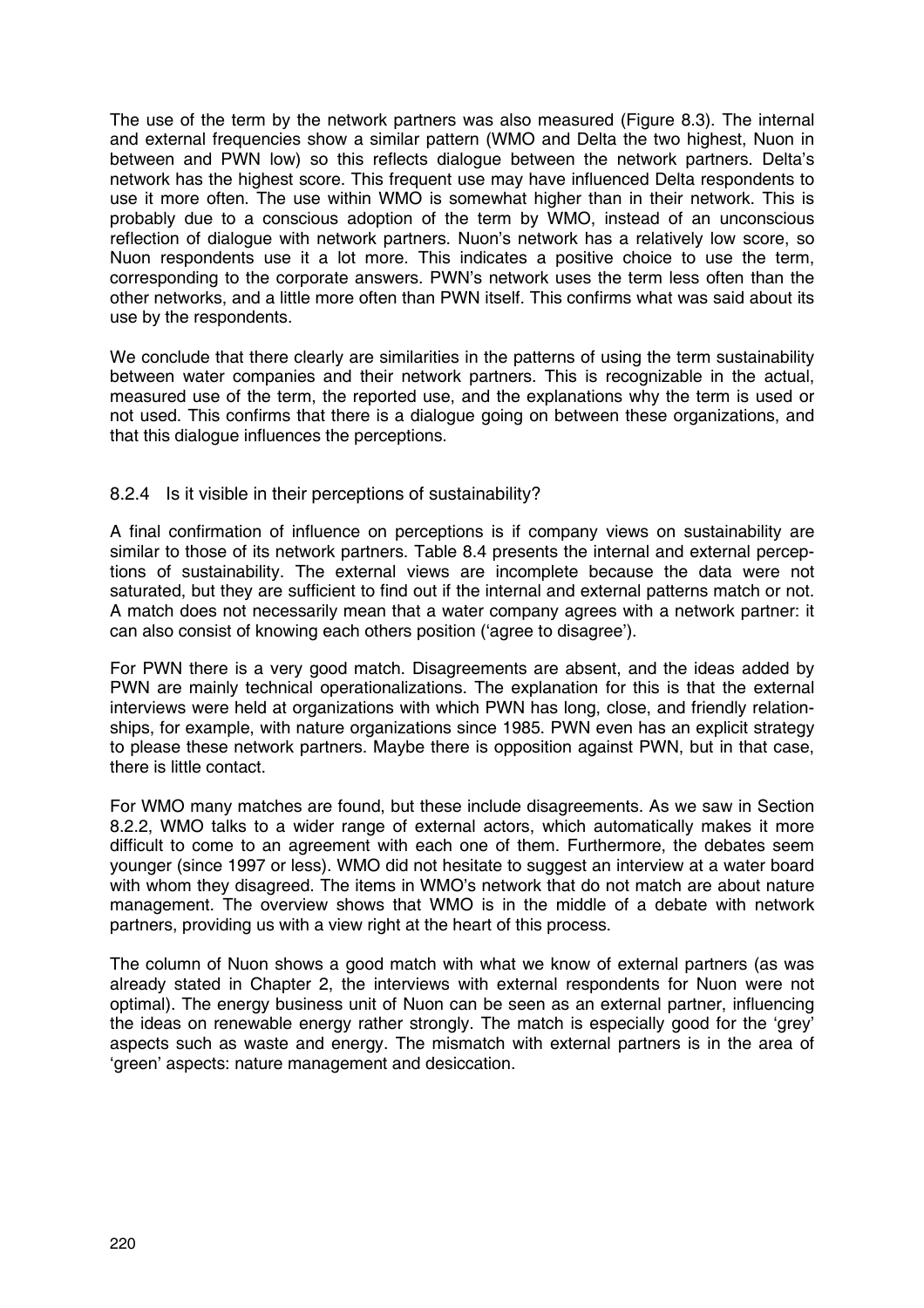|       |  |  |  | Table 8.4: Comparison of internal and external perceptions of sustainability (with matching interpretations in |
|-------|--|--|--|----------------------------------------------------------------------------------------------------------------|
| bold) |  |  |  |                                                                                                                |

| <b>PWN</b>                                  | PWN's network                            |
|---------------------------------------------|------------------------------------------|
| balance production & nature                 | PROV:                                    |
| long term investments                       | work with natural systems, not against   |
| future-oriented technology                  | use renewable resources                  |
| prevent surface water pollution             | use sustainable energy                   |
| reduce environmental damage                 | NAT:                                     |
| raw materials & waste management            | reserve space for nature                 |
| integrated quantitative approach            | minimize human influence on nature       |
| sustainable energy use                      | save energy                              |
| choice of materials                         | DZH:                                     |
|                                             | long term management of dunes            |
|                                             | save energy                              |
|                                             | clean rivers                             |
| <b>WMO</b>                                  | <b>WMO's network</b>                     |
| protect groundwater                         | PROV:                                    |
| reduce environmental impact                 | Intrinsic value of nature                |
| values of water                             | societally acceptable solutions          |
| water system functioning                    | good quality water                       |
| quality of resources                        | WAT:                                     |
| achievable technology and costs             | water system health                      |
| stakeholder discussion                      | values of water                          |
| balance company and society interests       | nature oriented                          |
| broaden concept                             | NAT:                                     |
| can be human or nature oriented             | synergy nature and economy               |
|                                             | sustainability is societal concept       |
|                                             | nature is early warning system           |
| Nuon                                        | Nuon's network                           |
| caring for environment                      | PROV:                                    |
| minimize damage                             | green landscape                          |
| long term infrastructure                    | groundwater is sustainable               |
| reuse waste                                 | EZ:                                      |
| save energy                                 | green energy                             |
| decide with LCA                             | VEWIN:                                   |
| nature is relative, sustainability is local | Water business is fine                   |
| use renewables                              | KIWA:                                    |
| water is a renewable                        | <b>LCA</b>                               |
| use renewable energy                        | Sustainability is locally defined        |
| groundwater uses less energy                | act upon desiccation                     |
| stimulate groundwater infiltration          |                                          |
| Delta                                       | Delta's network                          |
|                                             | PROV:                                    |
| society defines sustainability              |                                          |
| future, long term                           | integrated approach                      |
| reduce environmental damage                 | stay within recharge rate                |
| whole system approach                       | reduce burden on environment             |
| rational, objective approach                | self-sustaining, non-technical solutions |
| pragmatic action                            | water saving                             |
| use renewables                              | IND:                                     |
| stay within carrying capacity               | fashionable term<br>efficiency           |
|                                             | long term security of technical systems  |

At Delta we see many matches with the network partners. Like Nuon, Delta seems influenced by the debate in the energy sector about renewables. This argument is absent in both mono-water companies. An important difference between Delta and its network is the preference of Delta for pragmatic, technical approaches and the preference of the provincial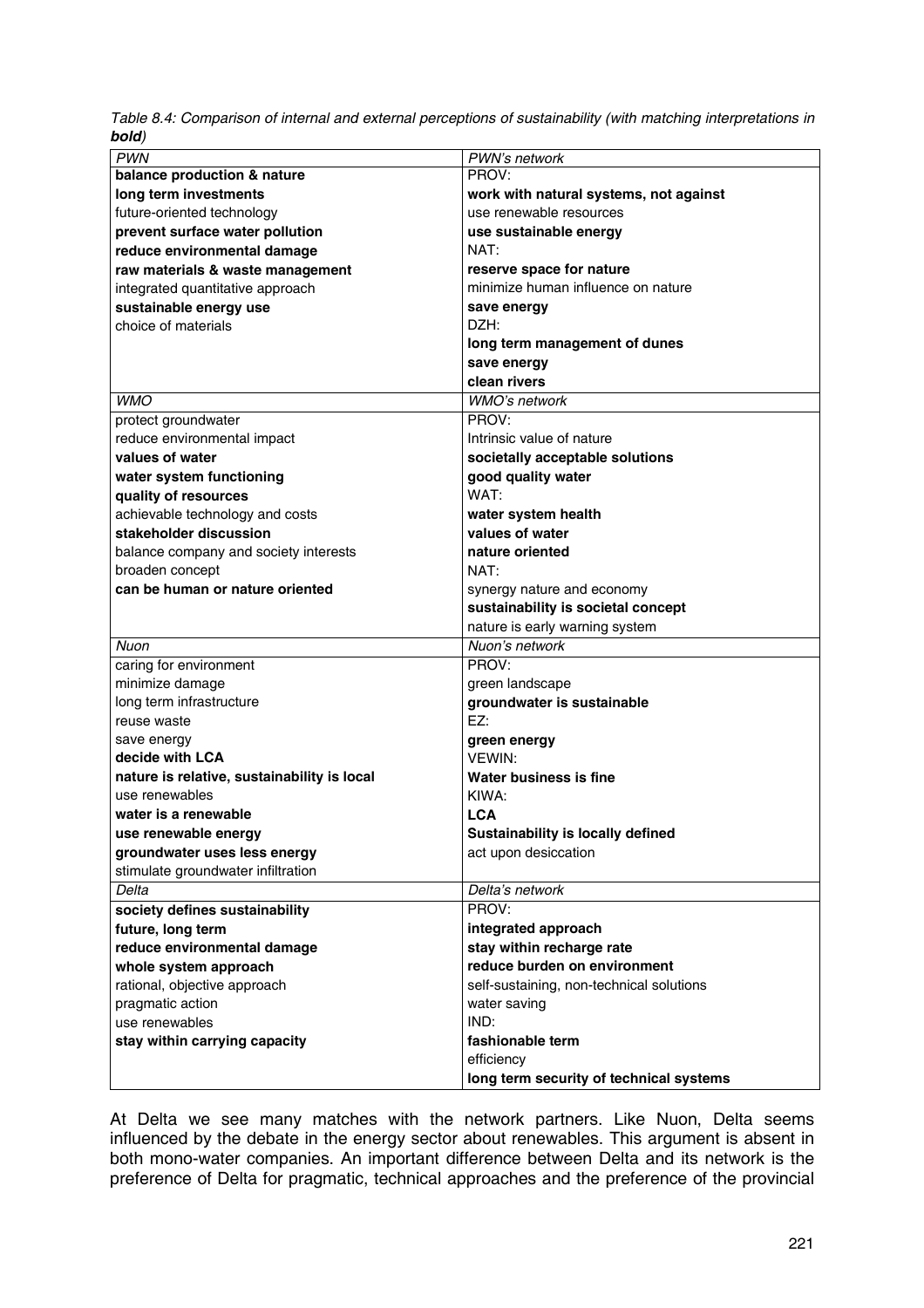government for 'non-technical' solutions. In this respect there is a parallel with the Province of Noord-Holland and PWN, and possibly also WMO and the water board. Apparently, the idea of 'working with nature' has spread across the Dutch governments, and this does not always appeal to the technically oriented water sector.

In all of these cases, there is evidence of matching ideas. Sometimes the resemblance is striking, for example, the focus on 'renewables' at the multi-utility companies, the 'values of water' terminology at WMO and the water board, and the 'we don't need that term'-attitude at PWN and the nature organizations. This means that the dialogue with network partners is an important explanation of water company perceptions of sustainability. The cases also show that the water companies themselves add ideas to the debate, for example, the idea of long term infrastructure, the idea of clean resources, and ideas about technical solutions.

### 8.2.5 Conclusion: the network does influence perceptions, but it's a dialogue

Each of the former sections provides a piece of evidence that the network does influence perceptions of sustainability at the water companies:

- Respondents confirm that they are influenced by network partners;
- The use of the term shows similar patterns at companies and networks;
- The perceptions of the companies match with those of their networks.

The analysis also provides information about the complexity of this influencing process. In essence, it's an ongoing dialogue, to which water companies actively add views from their own cultural perspective. This means that the culture of the water company is at least one other factor explaining the perceptions of sustainability. Therefore, one relation in the model is confirmed, and a new relation is added:



## **8.3 Do perceptions of sustainability influence strategies?**

The original model implies that perceptions of sustainability influence strategy. We'll firstly explore what the strategies of these companies are and what role sustainability has in these strategies. The next question is: why did they develop this strategy? How do the respondents explain it, and which factors seem to play a role in this process? And finally, are perceptions of sustainability part of the factors which influence the formulation of strategies?

#### 8.3.1 What are their strategies and what position has sustainability?

As the case descriptions have shown, the four companies developed distinct, unique strategies. In Table 8.5 the strategies are compared, including the position of sustainability in each of them. The content of the columns will be described below, checking the coherence of each strategy story. We'll also speculate if the strategy can be placed in one of Porters generic strategies (Porter, 1980):

- Cost strategy: trying to offer the lowest price on the market;
- Differentiation strategy: developing a unique product or brand name;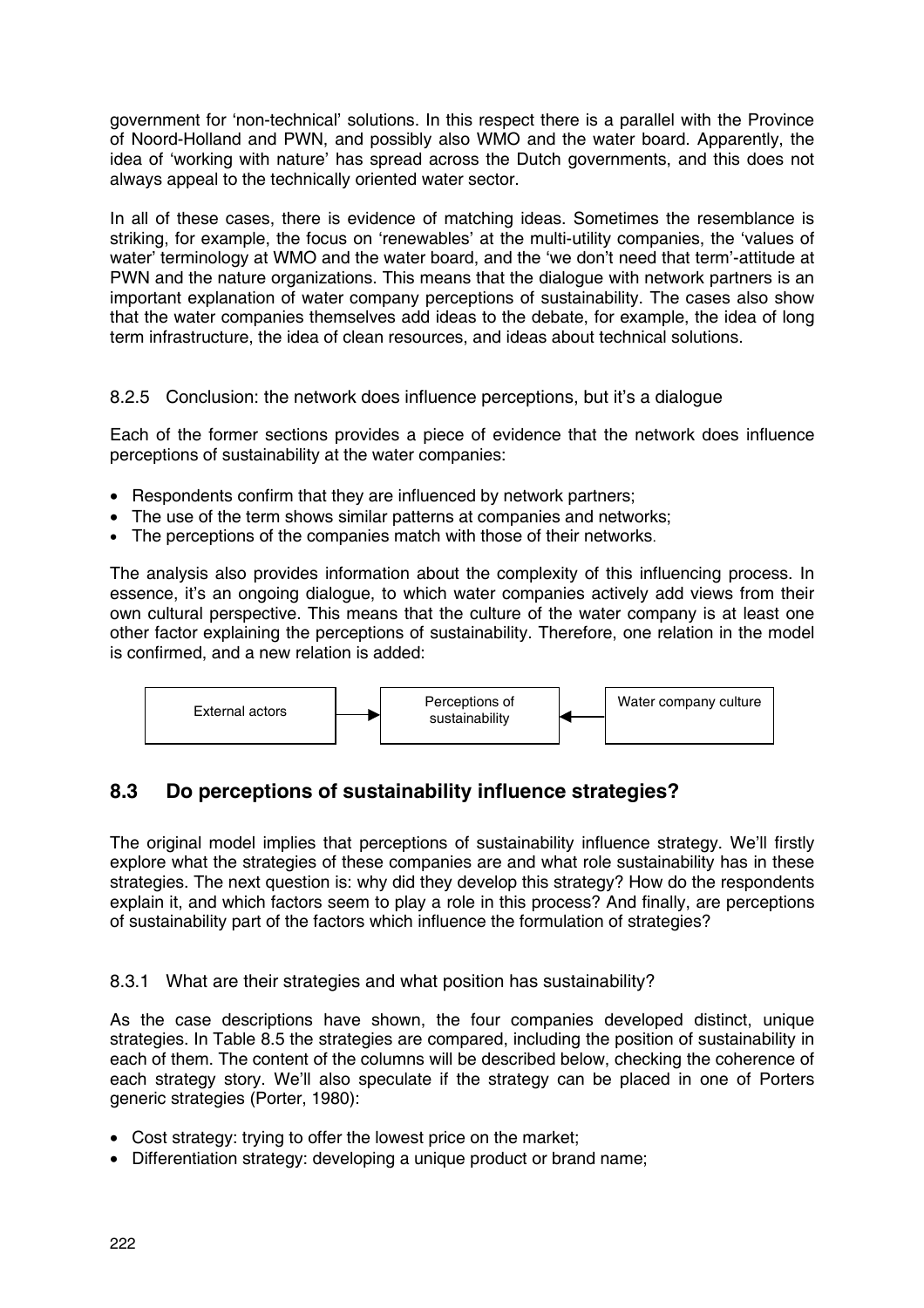• Focus: concentrating on a region, a product or customer niche and optimizing cost and quality for this group of customers.

|                                                                     | <b>PWN</b>                                                                                                                                                  |          | <b>WMO</b>                                                                                                                           |      | <b>Nuon</b>                                                                                                                                                                                                                                                  |         | <b>Delta</b>                                                                                                                                                                                                                                             |      |
|---------------------------------------------------------------------|-------------------------------------------------------------------------------------------------------------------------------------------------------------|----------|--------------------------------------------------------------------------------------------------------------------------------------|------|--------------------------------------------------------------------------------------------------------------------------------------------------------------------------------------------------------------------------------------------------------------|---------|----------------------------------------------------------------------------------------------------------------------------------------------------------------------------------------------------------------------------------------------------------|------|
| Opinion on<br>liberalization<br>(total<br>++++++++)                 | pro-monopoly                                                                                                                                                | $++$     | pro-monopoly                                                                                                                         | $++$ | pro-liberalization                                                                                                                                                                                                                                           | $++$    | pro-liberalization                                                                                                                                                                                                                                       | $++$ |
| Secure<br>supply & high<br>product<br>quality<br>(total<br>+++++++) | highest priority:<br>use of surface<br>water is<br>demanding,<br>dunes needed to<br>achieve high<br>quality                                                 | $++$     | high priority:<br>customers<br>demand better<br>quality, while<br>pollution<br>increases                                             | $++$ | high priority:<br>reason to defend<br>groundwater<br>resources                                                                                                                                                                                               | $++$    | medium to high<br>priority:<br>depending on<br>customer wishes                                                                                                                                                                                           | $+$  |
| Growth<br>opportunities<br>(total<br>++++++)                        | <b>WATER ONLY:</b><br>water demand<br>still grows with<br>population &<br>industry<br>merger with<br>neighbours<br>GWA and DZH<br>foreign second<br>opinion | $\Omega$ | <b>WATER ONLY:</b><br>- merger with<br>neighbour WG<br>- develop market<br>activities<br>- vertical<br>integration in<br>water chain | $++$ | MULTI-UTILITY:<br>- compete for<br>concessions in<br>Third World &<br>Eastern Europe<br>mergers with<br>Dutch water<br>companies<br>acquisition of<br>technology<br>suppliers<br>- joint ventures<br>in UK, US<br>- win new<br>customers for<br>green energy | $++$    | MULTI-UTILITY:<br>regional<br>diversification<br>(other utilities)<br>market for<br>industry water<br>still grows<br>win projects for<br>industries<br>outside region<br>acquire projects<br>for<br>municipalities in<br>Eastern Europe<br>& Third World | $++$ |
| Innovation<br>opportunities<br>(total<br>++++++)                    | large scale<br>membrane<br>technology frees<br>dunes of further<br>human pressure<br>and delivers high<br>quality                                           | $++$     | small scale<br>membrane<br>technology for<br>industries.<br>waste water<br>technologies                                              | $+$  | small scale<br>membrane<br>technology for<br>municipalities                                                                                                                                                                                                  | $^{++}$ | integrated<br>solutions for<br>industries:<br>cascading.<br>recycling, tailor<br>made membrane<br>technology                                                                                                                                             | $+$  |

*Table 8.5: Comparing company strategies (with an estimate of priority levels)*

| Efficiencv<br>(total<br>$+++)$               | cost reduction<br>because of<br>benchmark<br>(quality more<br>important)                                                                                     | $^{++}$  | minimize<br>investments in<br>new<br>infrastructure                       | $\mathbf{0}$ | moderate cost<br>reduction                                                        | $\Omega$ | continuous<br>efforts to reduce<br>costs.<br>investment in<br>cost saving<br>technology for<br>industrial<br>customers       | $^{++}$  |
|----------------------------------------------|--------------------------------------------------------------------------------------------------------------------------------------------------------------|----------|---------------------------------------------------------------------------|--------------|-----------------------------------------------------------------------------------|----------|------------------------------------------------------------------------------------------------------------------------------|----------|
| Service<br>(total<br>$^{+++}$                | nature edu-<br>cation<br>account<br>manager for<br>industrial<br>customers                                                                                   | $\Omega$ | customer survey,<br>resulting in<br>product quality<br>improvement        | $+$          | not improving,<br>says benchmark                                                  | 0        | internal change<br>towards better<br>service                                                                                 | $++$     |
| Position of<br>sustainability<br>in strategy | balancing<br>production and<br>nature is at the<br>centre stage, this<br>is also what<br>sustainability is<br>about, but the<br>term itself is not<br>needed | $+$      | appreciated<br>concept for<br>balancing internal<br>and external<br>goals | $++$         | appreciated<br>concept because<br>strategy is based<br>on sustainability<br>image | $^{++}$  | sometimes<br>convenient for<br>subsidies and<br>tax regulations,<br>too political to fit<br>into a<br>commercial<br>strategy | $\Omega$ |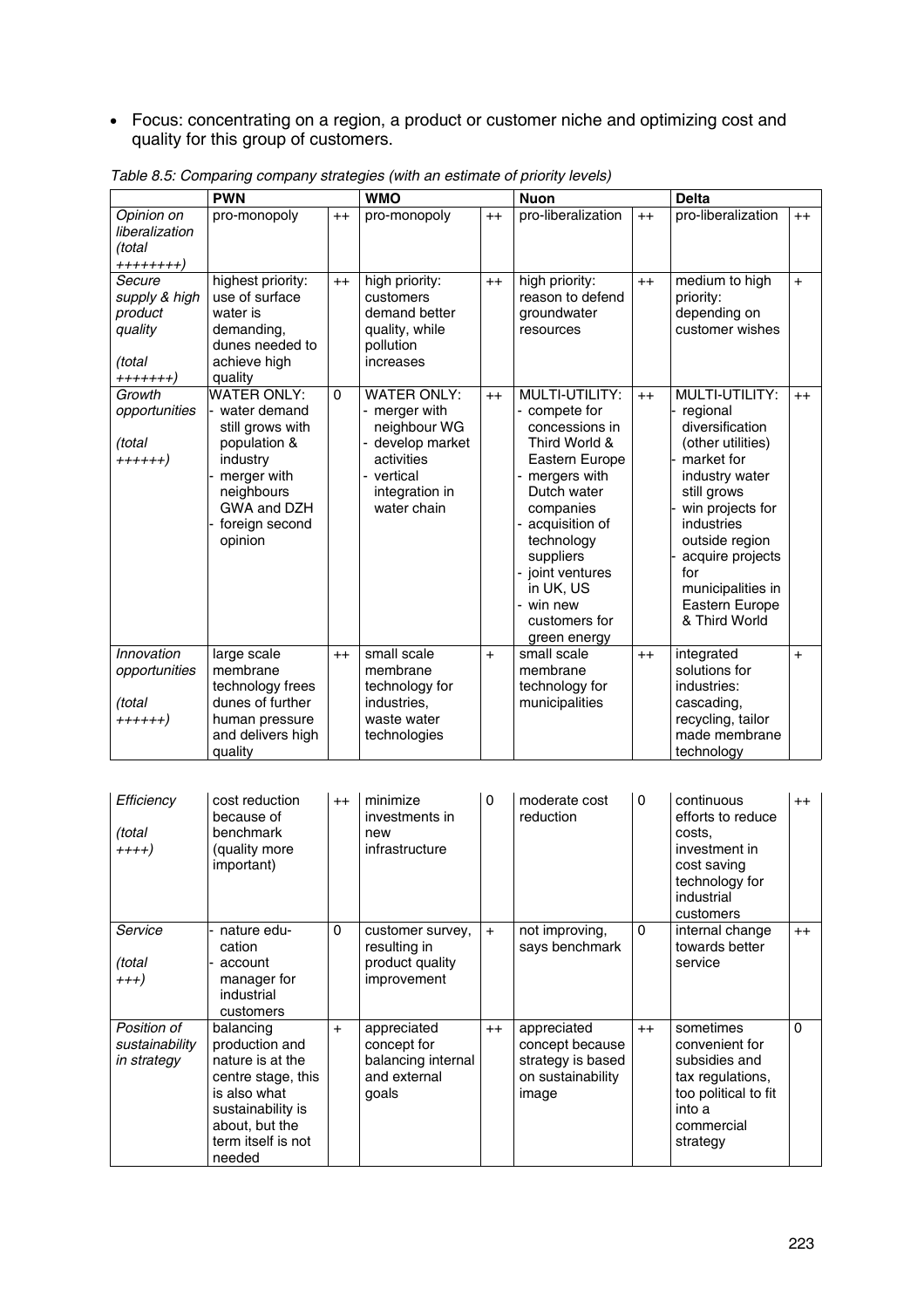PWN gives product quality and security of supply high priority. Its resource is surface water and requires a great deal of attention. PWN wants to continue the public monopoly structure and consistently chooses for growth within the water sector. It would like to merge with GWA (Amsterdam) and maybe also with DZH. Demand is still growing, so the merger is not very urgent. Cost reduction is forced on PWN by the benchmark, but efficiency is considered a minor goal compared to innovation and product quality. Not much is happening regarding customer service. PWN does not have a commercial profile, so it has not chosen any of Porters competitive strategies. If PWN would have to pick one, it would probably be the differentiation strategy, because of its interest in quality and innovation.

WMO is troubled by pollution of resources, so product quality and security of supply need continuous attention. WMO prefers the public monopoly, and chooses to stay within the water sector. Because the societal environment is experienced as insecure and unpredictable, WMO prepares for two different scenarios. It anticipates on liberalization by developing market activities and on a public monopoly scenario by cooperating closely with water boards. WMO has experienced a reduction of demand, which limited its investments. Growth opportunities are important to compensate for the reduced demand. The liberalization debate made this company more aware of service issues. Because consumers do not have power yet, WMO invited comments through a survey. In the midst of all these pressures, WMO needs a guiding principle for making decisions, and found it in the concept of sustainability. Again, choosing from Porters strategies is difficult, but the focus strategy probably fits best: developing optimal relations within a geographical region.

Nuons water businesses are proud of their product quality, and defend their groundwater resources for this reason. For the corporate level, growth is all that counts. Liberalization offers Nuon the opportunity to become a global player in energy and water supply. Cost reduction and service improvement are mentioned, but have no high priority. Nuon's high solvability enables them to acquire new businesses. This company aims for a differentiation strategy through leadership in sustainability. Its leadership is expressed in green energy production and active marketing strategies.

Delta is pro-liberalization. It wants to develop into a more cost-efficient and customer-friendly company. Governmental steering sometimes hinders this development. Delta is open to any growth opportunity, as long as it does not have to merge with other energy companies. In Porter terms, it has a focus strategy: concentration on a geographical region, and serving the customers in that region as well as possible. This includes reduced costs, better service and a broader variety in utilities, depending on customer wishes. Delta treats its provincial shareholder well, as if it is one of its customers, and this sometimes induces it to pick up noncommercial activities. Delta also has aspirations abroad, which does not really fit in the focus strategy.

Secure supply and product quality are important goals in each company. These goals have played a role since the beginning of the water companies, as was explained in Chapter 3. They have become important cultural values for the whole sector. One could even say that the Dutch water sector *as a whole* has a differentiation strategy. For decades, the water companies shared innovative ideas and developed technologies, until their performance is now seen by national politicians as very good (for example, former Minister of Environment Nijpels in 'Waterspiegel', March 2003, p.4). An important feature of the quality they provide is the absence of chlorine in the final product. With each visit abroad, Dutch citizens are reminded of this. Because of the unique quality of Dutch drinking water, the national government allowed the Dutch companies to be the exclusive suppliers to the Dutch public, in other words, the government decided not to liberalize the water sector.

The cases make clear that perceptions of sustainability are no input to the strategies, but more a kind of output. The strategy is constructed (or emerges), and then the value of the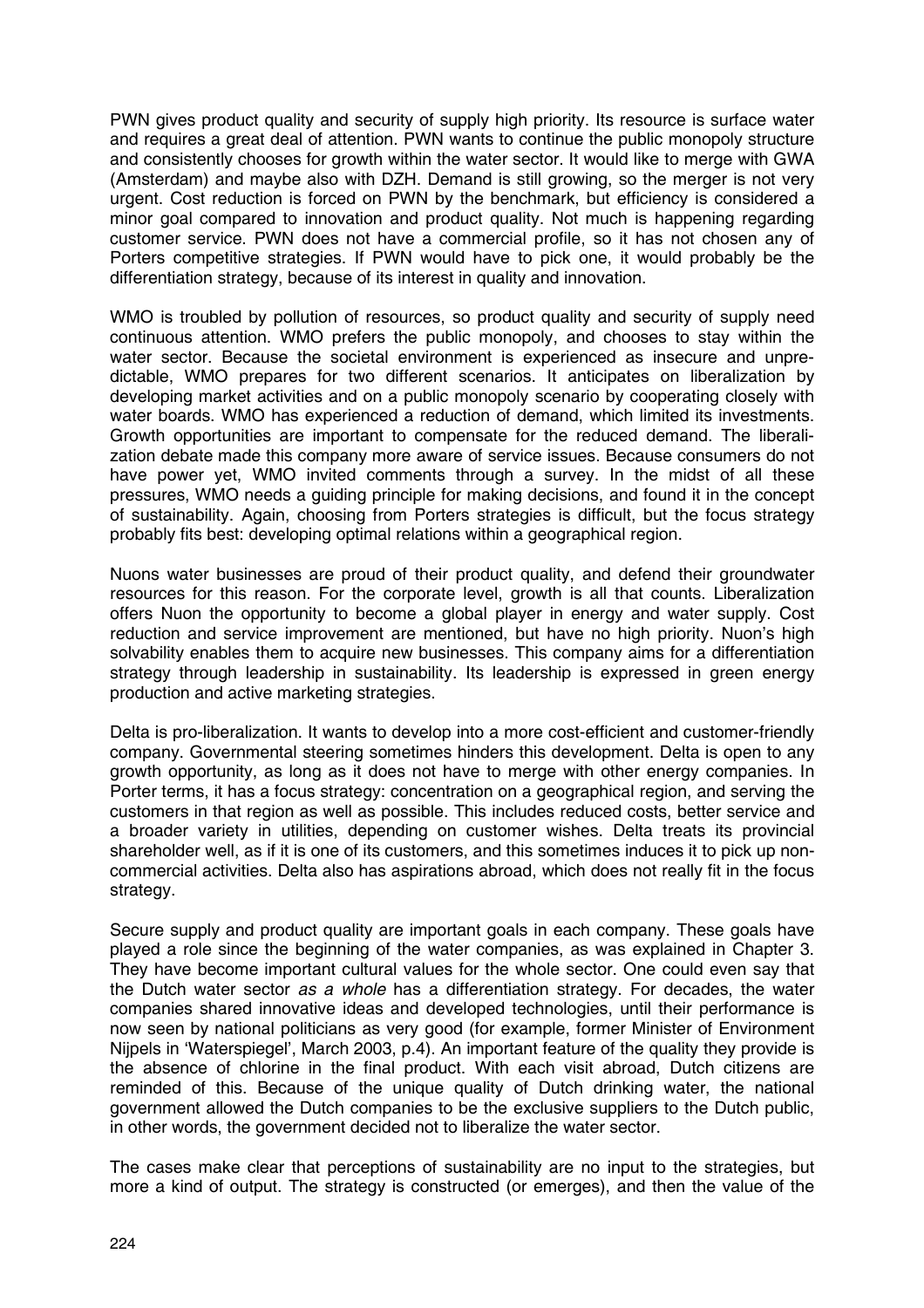concept of sustainability for achieving the strategic goals is estimated. At two companies, the conclusion is negative: PWN and Delta estimate that they do not need the concept, except maybe when someone specifically asks for it. At Nuon and WMO the concept does play a role in the strategy.

This raises the question: what factors influence the construction of water company strategies, and what is the position of perceptions of sustainability in this process? This will be explored in the next section.

#### 8.3.2 How and why are strategies constructed?

If we go back to the case descriptions, it becomes clear which factors have influenced each company's strategy. For example, PWN's story in short is that due to fast population growth its dune resources got exhausted, so it started to use surface water, which caused the company to become interested in technological innovation, but this also made the company expensive, and now the benchmark forces it to reduce costs. The factors in this story can be put under the following headings:

- The regional function of the company,
- Its history and culture.
- The present influence of external actors on its strategy.

The *regional function* of the water companies implies that they have to operate under specific physical and societal circumstances. In some regions groundwater is available, in others only surface water. Surface water companies suffer the most from pollution, but made themselves independent with sophisticated purification technology. This is directly related to a much higher tariff compared to groundwater companies, which can use clean resources. This simple difference has a profound effect on the companies: surface water companies are more oriented towards new, expensive, large scale solutions, while groundwater companies are more conservative, aiming to keep what they have. Nuon Gelderland has a safe position in this respect, because it gets its water from a large nature reserve. WMO has to deal with vulnerable groundwater resources, polluted by agricultural activity. This made WMO negotiate with farmers and eventually led to an active attitude towards external actors in general.

The fact that groundwater companies have a lower cost price does not lead to a competitive advantage, as it would on a commercial market. Groundwater companies sell their product at cost price, so the advantage is entirely for the customer. The market position of groundwater companies is even worse than that of surface water companies: WMO and Nuon Friesland lost customers since the groundwater tax was introduced in 1994, because medium users such as farmers started their own groundwater wells. This made WMO very cost-sensitive. Maybe it also triggered Water Company Friesland's decision to merger with Nuon in 1998. Stabilized demand allows no investment in new infrastructure, and raising the price may drive away even more customers. Surface water companies have no 'competition' from customers who operate their own well, because the groundwater in their area is brackish. This means that Delta and PWN have a real monopoly, and have not experienced a loss in demand.

All water companies have a clear, physical relation to nature. The restriction on other human activities in nature has a positive effect on the quality of their resources. At the same time, their extraction activities damage nature. Whether companies experience damage to nature as a problem, and whether they see this as being their responsibility, is a complicated and indirect relation, mainly existing of social variables. In the dunes, the water companies were the only actors damaging nature. This made it easy for a nature organization to find the guilty-one. Because the provincial governments were sensitive to this argument, water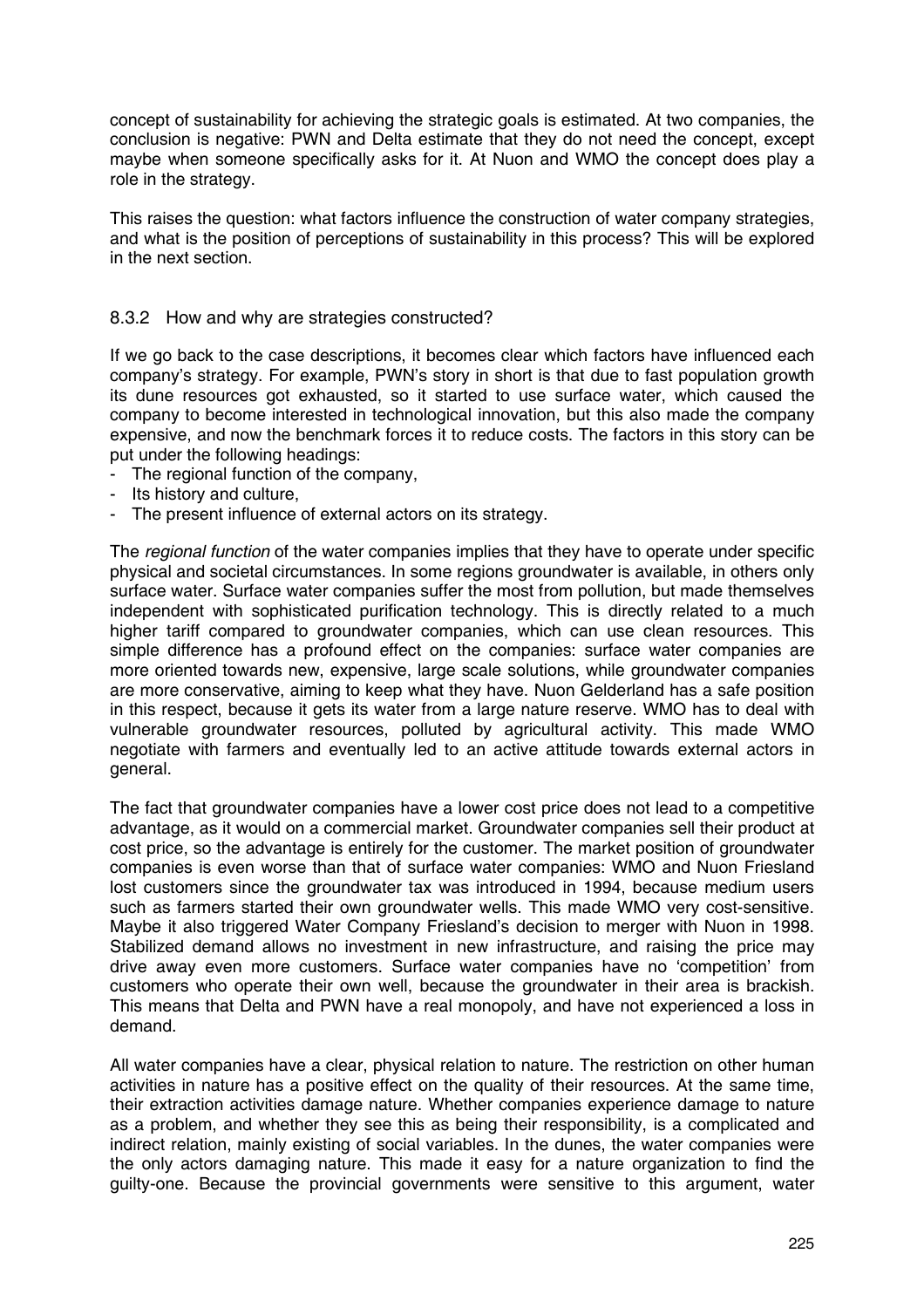companies along the coast (in this research, Nuon-Friesland, PWN, DZH and Delta) were forced to develop nature-friendly behavior. In more inland areas, the groundwater is affected by a range of actors: farmers, water boards, municipalities, industries and water companies. In such a setting it is much harder to find solutions, and water companies can more or less continue their extractions.

A specific region also implies a specific economic environment. In principle, all companies intend to grow and to reduce costs. The priority of these goals is independent of their attitude towards liberalization, and depends more on the existence of competition in a specific region. WMO competes with the substitute of free groundwater, and fears to lose more customers if its price would rise. Delta uses surface water, but it experiences competition on the market of large industrial customers. Having a healthy business is a main priority for Delta, and from that cost reduction follows. Delta and WMO both intend to grow, and both developed a focus strategy, so their competitive advantage is an optimal understanding of their customers. Small customers are likely to profit from the cultural change within Delta and WMO. For example, the standard opening sentence of Deltas receptionists is an inviting: 'How can I help you?' WMO and Delta have quite similar strategies, even though one of them is against and the other in favour of liberalization, because of specific regional circumstances.

PWN's relatively quiet approach to growth is rational, because they are a surface water company serving mainly consumers. It has a true monopoly, even in a liberalized situation. PWN only competes for a better score in the benchmark. Nuon deals mostly with small scale demand (households), and therefore, it has mostly captive customers. This makes service a lower priority.

Summarizing, the regional function of the companies includes the factors:

- Type of resource (surface water or groundwater),
- Intensity of pollution,
- Single or shared impact on nature,
- Relative importance of small and large customers.

These factors are concrete circumstances a company has to deal with. They have an ongoing influence on company strategy, but the company also learns how to deal with these circumstances and develops a distinct culture. Company *history and culture* then become a factor in themselves, colouring the strategy as well as the perceptions of sustainability. For example, the culture at PWN can be characterized as innovative. This culture is probably shaped by the problems with the dune water resources, forcing PWN to try new approaches. This cultural framework led PWN to strategic choices such as building a large membrane filtration factory. Since the establishment of Wavin in 1955, WMO has a history of starting up commercial daughters. This experience influences its reaction to the liberalization debate, because starting up new businesses is formulated as part of its newest strategy. For Nuon, its history of mergers guides its choices: growth is sought through further mergers with Dutch and foreign companies.

Company culture may also influence positions in the liberalization debate. PWN openly chooses to be a monopolist, and Delta is openly commercial. WMO and Nuon are less clear in their choices. They both have a hybrid character. WMO seems a commercial company in a monopoly disguise, and Nuon a monopoly company in a commercial disguise. Table 8.5 shows that the concept of sustainability is most appreciated by the hybrid or 'disguised' companies Nuon and WMO. Apparently, the concept can both guide and legitimate choices in a period of uncertainty.

All companies are interested in innovation, especially in membrane technology, but not all in the same way. More interest in market growth leads to more interest in small scale solutions. The companies showing the most interest in an innovative image, PWN and Nuon, are also the ones with the least competitive pressure on the water market. They also are less interested in service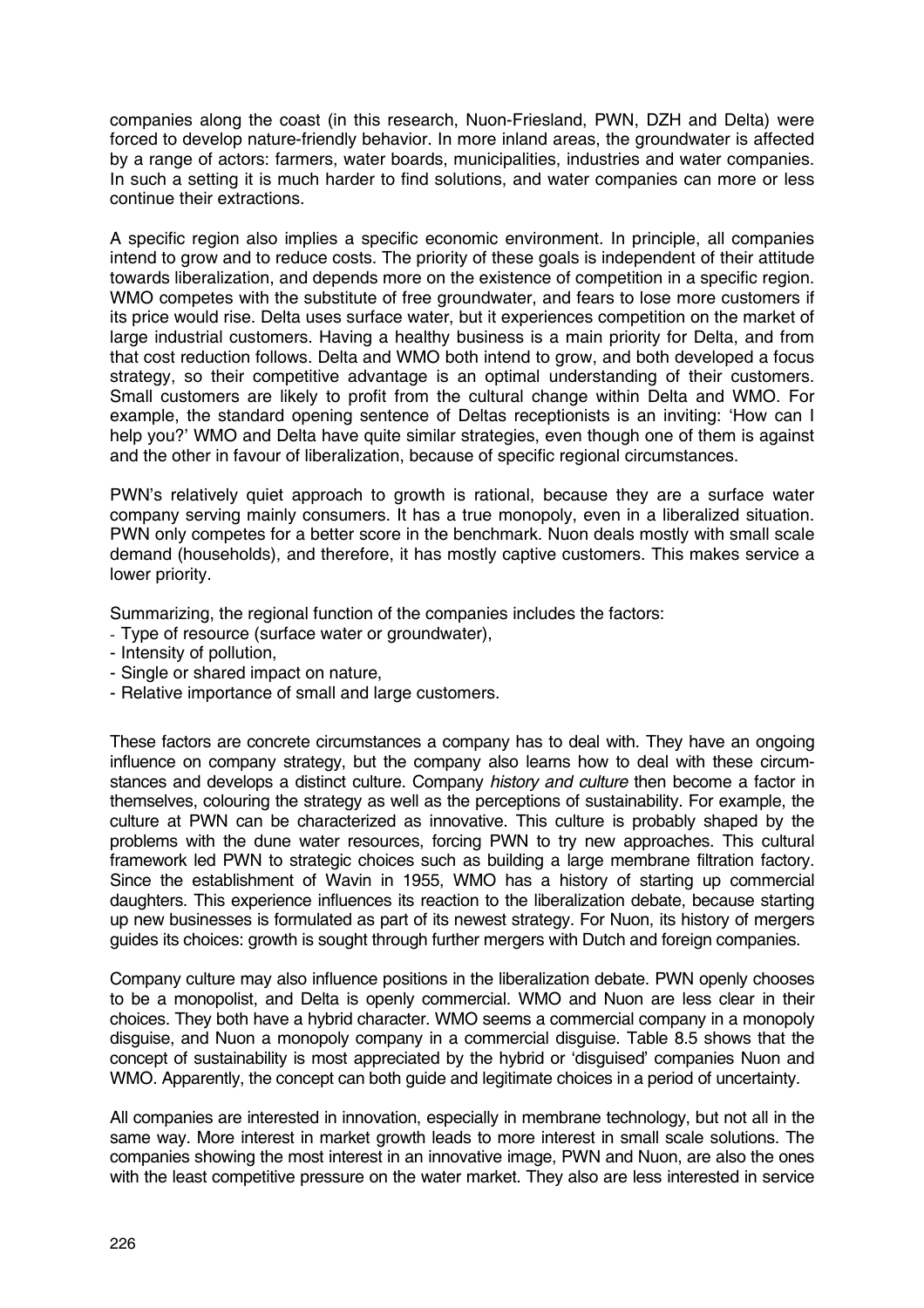improvement, compared to WMO and Delta. It looks like the traditional 'technological culture' underwent less change in PWN and Nuon. WMO and Delta were forced to develop more external contacts. As a consequence, they found out that it's not necessarily the newest technology that makes customers happy.

The history of a company also leads to structural differences, which lead in turn to different strategic positions. As was shown above, WMO and Delta have many aspects in common: strong regional ties, a focus strategy, and maybe even similar cultures. However, a main difference is that Delta is a multi-utility company and WMO is a mono-water company. This apparently defines their position towards liberalization. In general, the historical inheritance of being a multi-utility seems to have a profound effect on Delta and Nuon, leading to a schism in the water sector.

Another example of a structural difference: in 1934, the Province of Noord-Holland delegated the management of a nature reserve to PWN, which gave the company a structural relation with nature. This led to a strategic choice to make water production and nature management equally important goals.

Summarizing, under the heading culture and history the following factors influence strategy:

- Product quality and security of supply as most important cultural values,
- Innovativeness and 'technological' culture,
- Governmental or commercial attitude,
- Customer-orientedness,
- Multi-utility or mono-water structure,
- Having formal responsibility for nature or not.

The factors under the heading *present influence of external actors* on strategy are related to the networks of the water companies. As we saw in Section 8.2, all companies function within the same national framework. At the time of the interviews, the most important strategic question for each company was: do we want to keep the public monopoly, or do we prefer liberalization? As was explained above, the multi-utility companies say yes to liberalization, and the mono-water companies say no. The data suggest that this can be generalized more or less to the whole Dutch water sector.

Liberalization of the energy sector has a profound impact on Delta and Nuon. Because they are public utility companies, their tariff is already close to cost price. Some inefficiency may exist, but they surely do not have a high profit margin. If they have to operate commercially, they do have to make a profit. Because the present cost price is considered too high by politicians (who still steer the companies), raising the price is not possible, even with a differentiation strategy (green energy is sold at the same tariff as other energy). Then cost reduction and market growth are the only options to gain more profit every year. Because energy is a saturated market in the Netherlands, mergers and foreign concessions are the only real possibilities for growth. The energy divisions of the multi-utility companies want to take the water divisions with them on the road towards liberalization, because offering both utilities is a strategic advantage on the market.

Next to this basic choice between monopoly and liberalization, more nuanced processes take place, induced by regional actors. This becomes clear when the companies with the same starting positions are compared: PWN with WMO, and Nuon with Delta.

An important difference between PWN and WMO lies in their relationships with the provincial governments. The relationship of PWN with the Province of Noord-Holland is as close as can be: 100% shareholdership, full support of PWN's strategy by the provincial government, and a complete overlap in ideas about sustainability. This makes PWN feel secure within the monopoly structure. Investment in an expensive, new, large scale facility is a logical step.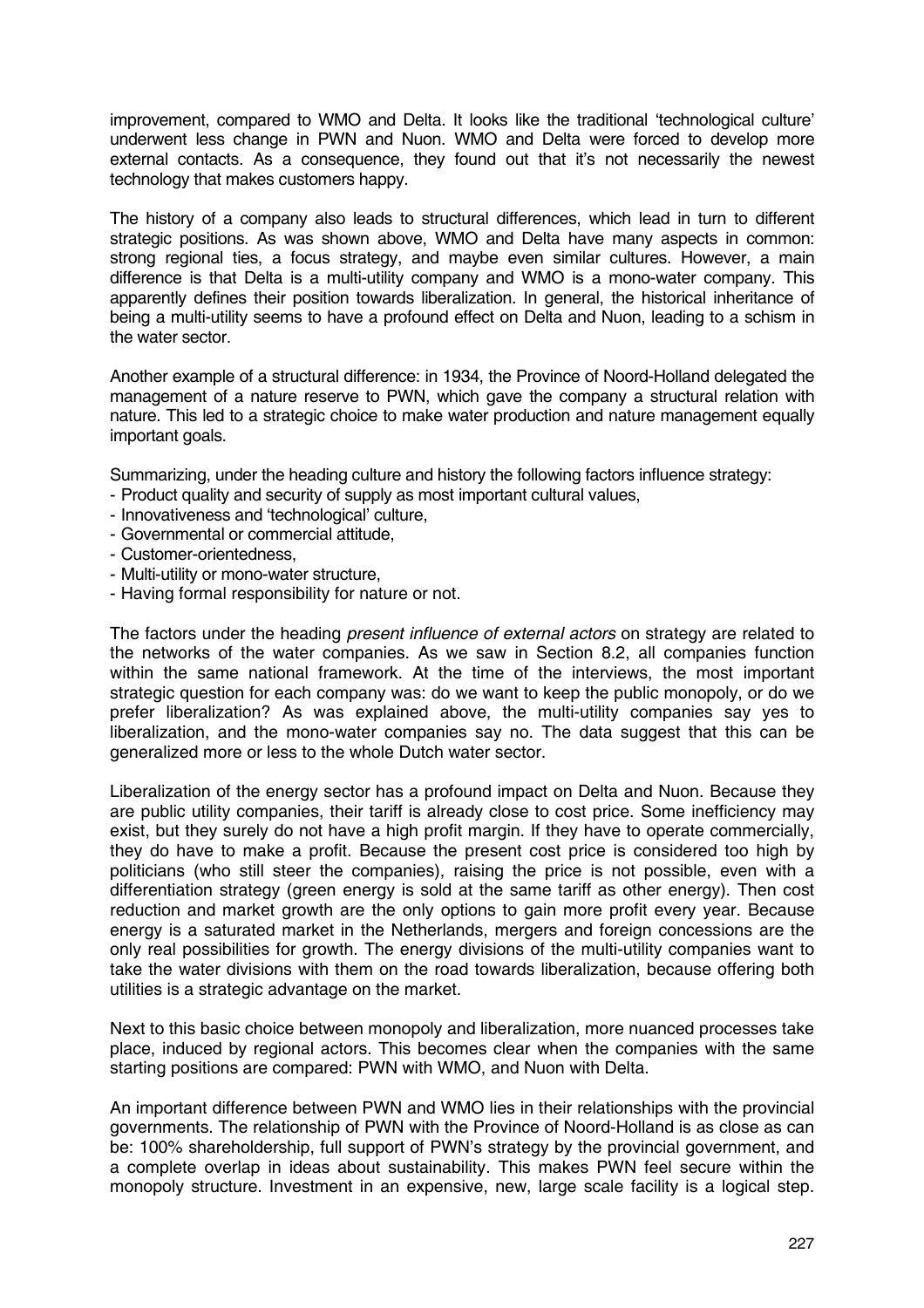PWN is also steered towards a nature-oriented strategy by the provincial government. WMO, on the other hand, has a slightly troubled relationship with the provincial government, and this government seems less nature-oriented. WMO also has municipal shareholders, who may be more interested in selling their shares. Therefore, WMO feels insecure about the liberalization debate, and partly prepares for a liberalized future. From that viewpoint, building large scale infrastructure for a switch to surface water is a dangerous decision, and WMO's strategy focuses on flexible, small scale solutions.

Delta and Nuon also have very different relationships with provincial and national governments. Because Nuon has merged to a size above the provincial level, provincial influence on the strategy has become rather small. Nuon has the Ministry of Economic Affairs as its most important reference. The Ministry stimulates it to compete in an international context, which makes growth a number one priority. The Ministry of Economic Affairs adheres to the theoretical idea that liberalization will improve cost-efficiency and customer-friendliness. The obligation to grow in order to survive on a global market seems to override these goals in the case of Nuon, though this may be a temporary effect.

For Delta, the provincial government of Zeeland still is its most important contact. This means that serving Zeeland remains the most important goal, and growth is sought in diversification within this region. The provincial influence induces Delta to invest in nature management, even though this is not interesting from a commercial viewpoint.

Finally, in the sets of regional actors who influence water companies, unique opinion leaders can have an influence. For PWN this was a specific nature organization that has targeted PWN and other dune water companies since 1977. This led to a higher interest of PWN in nature management. For WMO the most salient actor is the water board Regge and Dinkel. It started a sharp debate on moving all water extractions to 'the end of the water system'. For Delta, a large industry was important because it started an open competition for water delivery that Delta had taken care of since the nineteen sixties. This induced Delta to develop a more commercial culture. These three external actors have in common that they choose a provocative rhetoric position, and mobilize enough power to make the water company listen. The nature organization did this by forming a coalition with the provincial government, the water board already had a close working relationship with WMO, and the industry was one of Delta's most important customers.

Summarizing, under the heading *present influence of external actors* on strategy the following factors are found:

- Economic frame of reference (provincial, national or European);
- Strength of shareholder relationships, especially with provincial governments;
- Specific demands of provincial governments (nature management);
- Existence of other strong opinion leaders in the regional context.

The analysis in this section makes clear that strategy is influenced by a long list of factors, which are all related to the direct survival of a company. Perceptions of sustainability are not on this list. It confirms the impression of the former section, that the strategy of these companies is hardly influenced by their perceptions of sustainability.

8.3.3 Conclusion: perceptions of sustainability hardly influence strategy

The conclusion is that perceptions of sustainability have hardly influenced the construction of the strategies of these water companies. The process worked the other way round; the concept of sustainability is interpreted from the framework of a specific strategy: is it a useful means to further our strategy, or not?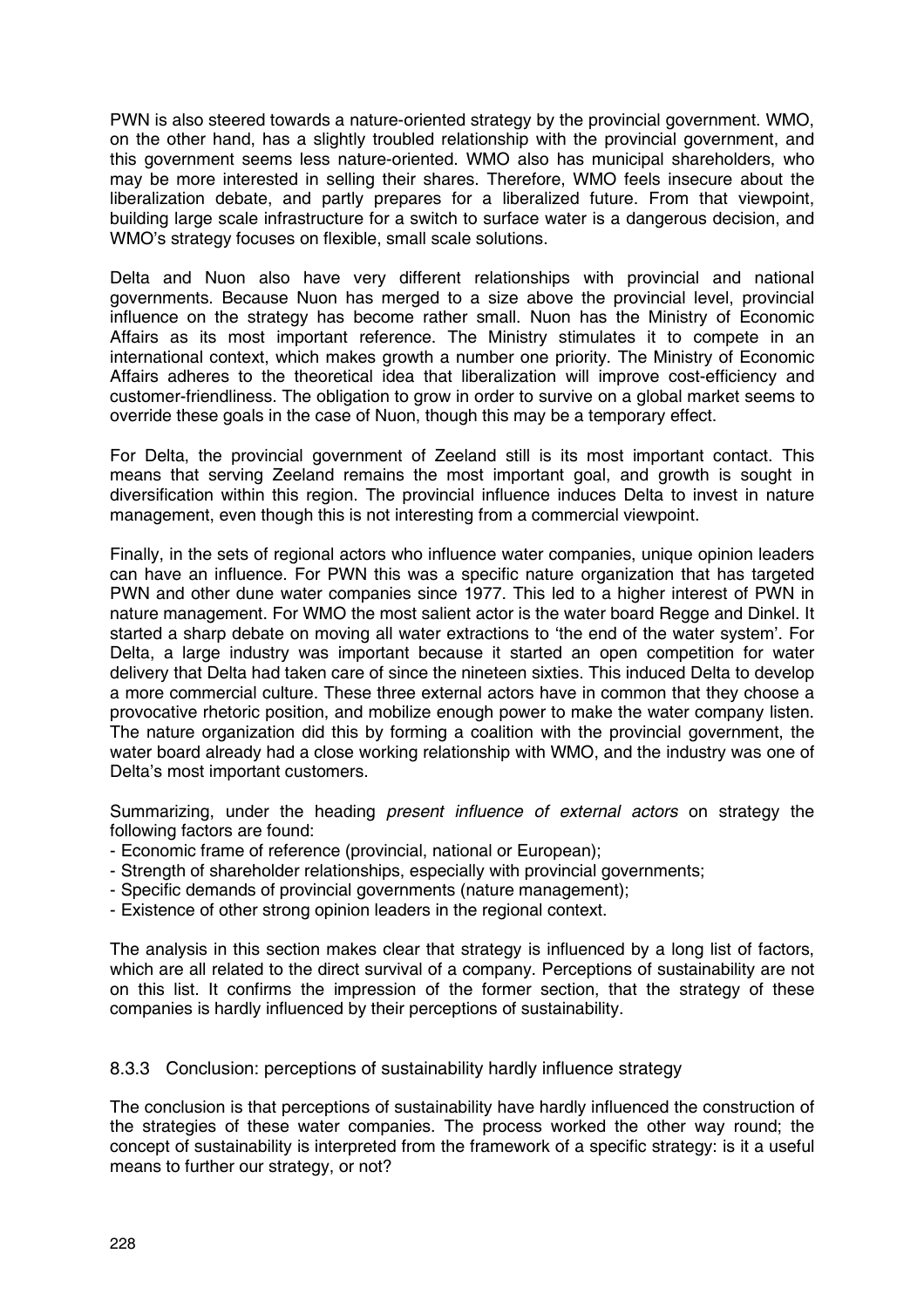The four water companies perceive the principles behind the concept of sustainability as being in their self-interest and as compatible with their goals: long term thinking, clean resources. Therefore, it becomes integrated in all four strategies; however, in different, layered ways:

| PWN did not adopt the term | hardly uses the term in     | but still sees the concept as the essence of their |
|----------------------------|-----------------------------|----------------------------------------------------|
| in a conscious way;        | practice;                   | strategy                                           |
| WMO consciously adopted    | uses it very often in       | and organizes a structural debate about the        |
| the term;                  | practice;                   | content of the concept                             |
| NUON consciously adopted   | uses it very often in       | and implemented it quickly without much debate     |
| the term;                  | practice:                   |                                                    |
| Delta rejects the term;    | uses it in practice anyway; | and claims their operations are sustainable        |

WMO's way of dealing with the concept is the only route that may eventually lead to a traceable impact of perceptions of sustainability on the company strategy. The way in which sustainability is integrated into different company strategies clarifies how much the interpretation of the concept is influenced by the specific situations of these companies. In the conclusions, we will discuss the consequences of this context-specificity for sustainability.

This leads to the following adaptations in the model:



# **8.4 Do strategies lead to adaptation of networks?**

In the original model, a feedback loop was added, to signal that the formulation of a new strategy may lead to adaptation of the network. To find out if such a process is happening in practice, the stories of the four companies will be checked. Do these companies change their networks and why?

The clearest changes took place at WMO. Its network involved more and more actors over time and, at first, the sustainability debate was the driver of this process. Later on, the EFQM quality model that WMO implemented helped to guide stakeholder contacts. Eventually, the debate with stakeholders became characteristic for how WMO deals with sustainability. The development of company strategy seems to be a parallel process, with an occasional cross over of ideas. The strategy itself implies a focus on three types of actors: the water board, industries and colleague companies. It may also imply a move away from the provincial government.

Delta's network became smaller because of its new strategy. Delta used to have more roots in the Zeeland society, for example, relationships with non-profit organizations and water boards. The commercial strategy prescribes efficiency; therefore, Delta is economic in its external contacts. It focuses on its most important shareholder, the Province of Zeeland, and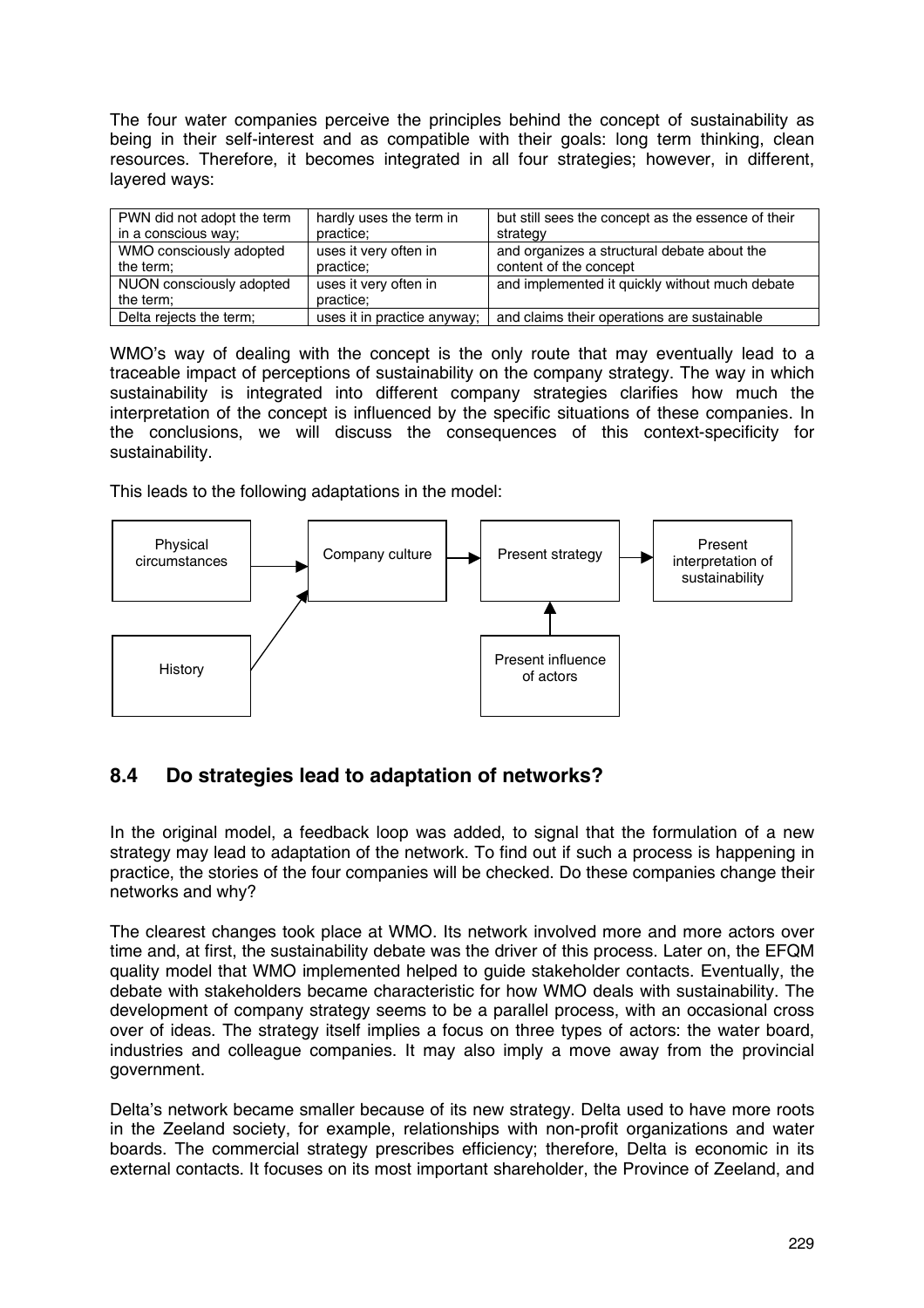on industrial customers. So here we find a clear relationship between the strategy and adaptation of the network. Sustainability does not play a role in choosing the network. At Delta, it works the other way round: if an important stakeholder finds sustainability important, then Delta will do something about it.

The dynamic impression we have of Nuon is also visible in how it deals with its network. Soccer team Vitesse was sponsored, but the relationship went wrong and has been ended. The aim was to merge with other Dutch water companies but they didn't want to merge, therefore, Nuon decided to buy technology suppliers instead. Municipalities are sponsored to improve groundwater infiltration in their areas, but if this does not impress the provincial government the sponsoring will stop. It is difficult to get an overview of Nuon's network relationships, but one thing is clear: the focus is shifting from the provincial to the national and international level. This is directly related to Nuon's strategy. It wants to become an international player, and from that viewpoint, regional players are less relevant. At the business unit level, there are more regional contacts. The water business unit in Gelderland uses the EFQM model to monitor its stakeholder relations, and both water units have contacts with water boards.

PWN is the only company that is not really changing its network. There is some exploration of industries, and slowly developing contacts with water boards. The strongest contacts still are with the provincial government, nature organizations, and colleague companies. Light contacts have always been there with Ministries, municipalities and consumers. This corresponds with the impression that PWN's strategy is not really changing either. The most important difference is cost reduction, and this will only lead to less external contacts.

The conclusion is that a change in the strategy nearly always leads to a change in the network. The feedback loop in the original model is confirmed. A cost efficiency strategy leads to a more selective approach of the network. Sustainability issues, on the contrary, lead to a broader network.

This leads to the following adaptations in the model:



# **8.5 Do the strategies lead to sustainable operations?**

As was announced in Section 8.1, the position of operational activities in the theoretical model is not so straightforward. To find the position of operational activities in an expanded theoretical model, we use an open question in this cross case analysis: Why do these companies develop 'sustainable' operational activities?

### 8.5.1 Why do companies develop sustainable activities?

The case descriptions show that strategy not always leads to matching activities and that many operations are just there without being mentioned in the strategy. We'll start with the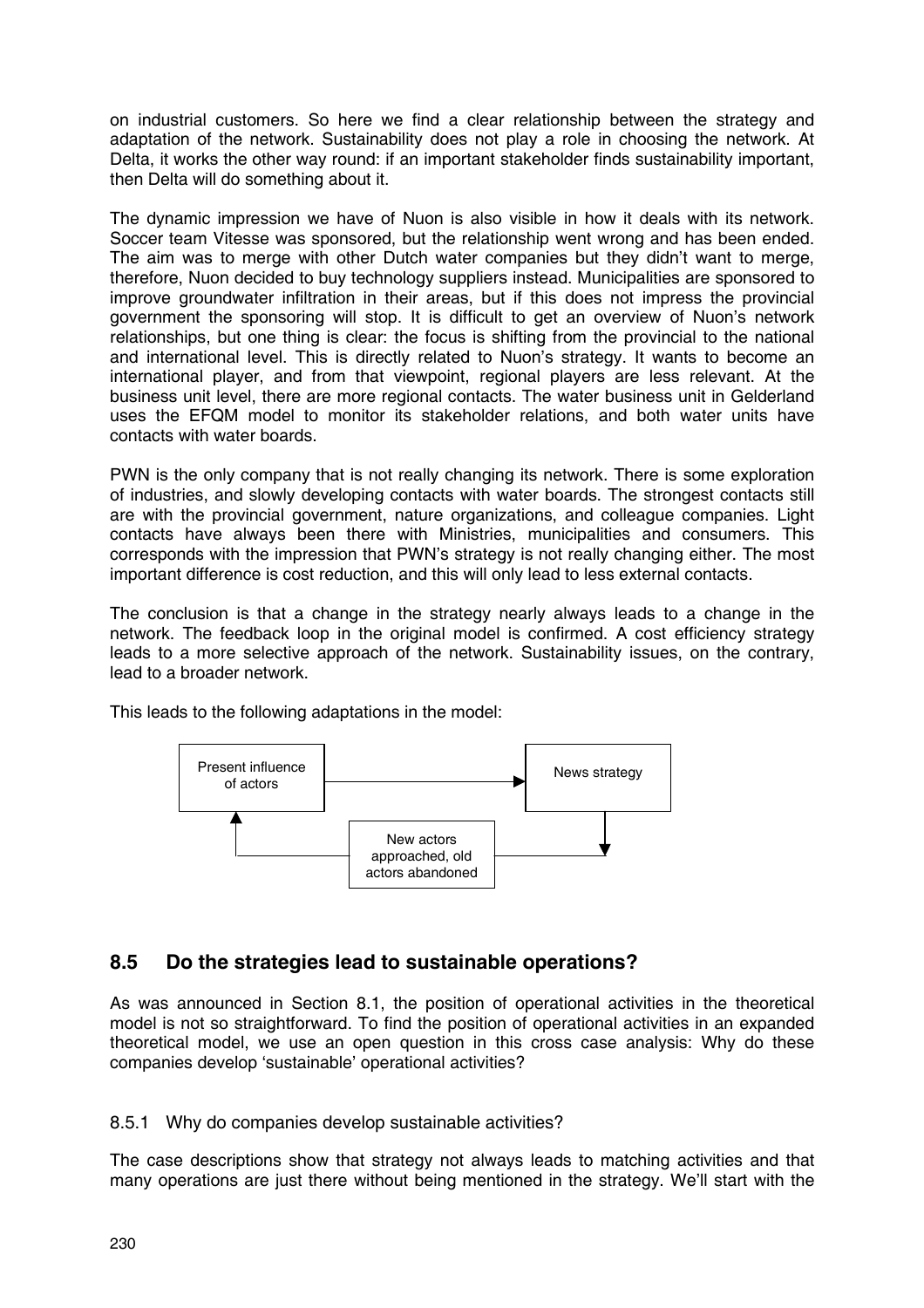sustainable activities and trace back why companies do these things. Table 8.6 shows the activities each company choose to do (or not to do). The activities mentioned here are all in the environmental domain, because that is how the majority of respondents described it. A small minority links other issues to sustainability, such as human resources management, but these views are excluded from the overview. The table includes the reasons as they were expressed in the quotations. In an interpretation step by the researcher the reasons were categorized as shown in italics.

The table suggests the existence of a pattern for each company in the sense that a specific company has its own profile of using certain arguments. This hypothesis is tested in Table 8.7. A pattern seems also present for each type of activity: a specific activity is often done for the same reasons. This is explored further in Table 8.8.

| <b>Sustainable</b> | <b>PWN</b>                        | <b>WMO</b>                                    | <b>Nuon</b>                | <b>Delta</b>                                  |
|--------------------|-----------------------------------|-----------------------------------------------|----------------------------|-----------------------------------------------|
| activities         |                                   |                                               |                            |                                               |
| Groundwater        | 7% groundwater:                   | 95% groundwater:                              | 100%                       | 50% groundwater: wants                        |
| or surface         | dunes available for               | better quality and                            | groundwater: best          | to keep it because of                         |
| water              | calamities                        | existing infrastructure                       | quality, cheap<br>resource | quality                                       |
|                    | 93% surface water: no             | 5% surface water:                             |                            | 50% surface water: no                         |
|                    | other option, relieving           | technology                                    |                            | other option in this                          |
|                    | dunes of pressure                 | development,                                  |                            | region                                        |
|                    |                                   | experience                                    |                            |                                               |
|                    | permanent supply                  | product quality                               | product quality            | product quality                               |
|                    | nature-oriented                   | financial reasons                             | financial reasons          | permanent supply                              |
|                    |                                   | technology oriented                           |                            |                                               |
| Protect            | Strict rules in                   | Negotiates with                               | Resources already          | ?                                             |
| groundwater        | groundwater protection            | farmers to reduce                             | are well protected         |                                               |
|                    | areas                             | pollution, soil                               | by nature park and         |                                               |
|                    |                                   | decontamination,                              | layers of clay             |                                               |
|                    |                                   | influences spatial                            |                            |                                               |
|                    | product quality                   | planning<br>product quality                   | product quality            |                                               |
| Prevent            | <b>Extraction of natural</b>      | Negotiates about                              | Municipalities and         | <b>Extractions in dunes</b>                   |
| desiccation        | groundwater in dunes              | inexpensive solutions                         | nature                     | reduced; compensation                         |
|                    | reduced to below                  | to reduce desiccation;                        | organizations              | water proposed but no                         |
|                    | carrying capacity;                | unsustainable                                 | sponsored to               | solution for Brabantse                        |
|                    | reduction imposed in              | pumping stations                              | improve natural            | Wal yet                                       |
|                    | het Gooi                          | closed; three                                 | infiltration               |                                               |
|                    |                                   | production units built                        | compensation               |                                               |
|                    |                                   | at end of system in                           | water project on           |                                               |
|                    |                                   | cooperation with water                        | Veluwe                     |                                               |
|                    |                                   | board                                         |                            |                                               |
|                    | network pressure                  | financial reasons                             | network pressure           | network pressure                              |
|                    |                                   | network pressure                              |                            |                                               |
|                    |                                   | technology oriented                           |                            |                                               |
| <b>Nature</b>      | Nature as equally                 | Nature management is                          | Sponsoring of              | Willing to do nature                          |
| management         | important goal,<br>improvement of | not a primary task but<br>can be necessary to | nature                     | project after long<br>pressure and subsidy of |
|                    | infiltration areas for            | keep an extraction                            | organizations              | provincial government                         |
|                    | higher biodiversity,              | license                                       |                            |                                               |
|                    | high investment in                |                                               |                            |                                               |
|                    | membrane facility to              |                                               |                            |                                               |
|                    | spare dunes                       |                                               |                            |                                               |
|                    | nature-oriented                   | network pressure                              | product quality            | network pressure                              |
|                    | technology oriented               |                                               |                            |                                               |
| Promote            | Water saving still                | Optimization of                               | Water saving               | $\overline{?}$                                |
| water saving       | promoted                          | individual customers                          | promoted in the            |                                               |
|                    |                                   | on request; collective                        | past                       |                                               |
|                    |                                   | actions are bad for                           |                            |                                               |
|                    |                                   | business                                      |                            |                                               |
|                    | network pressure                  | customer-oriented                             | network pressure           |                                               |

*Table 8.6: Sustainable activities and underlying motivation in italics*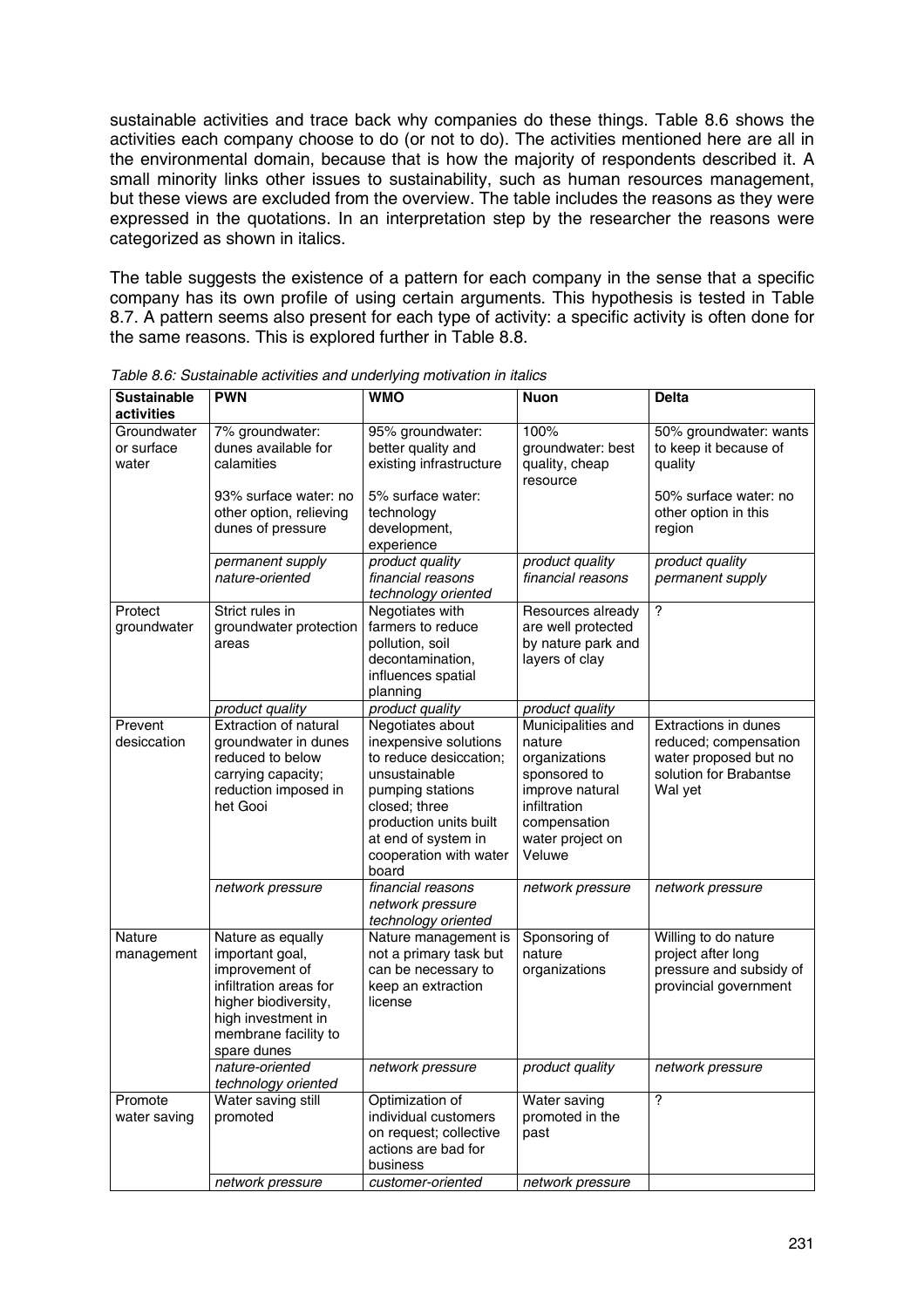| <b>Sustainable</b><br>activities       | <b>PWN</b>                                                                                                                                                                 | <b>WMO</b>                                                                                                       | <b>Nuon</b>                                                                                                                                          | <b>Delta</b>                                                                                                                                            |
|----------------------------------------|----------------------------------------------------------------------------------------------------------------------------------------------------------------------------|------------------------------------------------------------------------------------------------------------------|------------------------------------------------------------------------------------------------------------------------------------------------------|---------------------------------------------------------------------------------------------------------------------------------------------------------|
| Develop<br>household<br>water          | There is no<br>environmental gain<br>when surface water is<br>the resource                                                                                                 | No projects with<br>financial and<br>environmental benefits<br>discovered yet                                    | No environmental<br>gain expected, too<br>expensive, one<br>project realized to<br>silence municipal<br>pressure                                     | Often too expensive,<br>one project realized                                                                                                            |
|                                        | technology oriented                                                                                                                                                        | technology oriented                                                                                              | network pressure                                                                                                                                     | network pressure                                                                                                                                        |
| Develop<br>industrial<br>water         | WRK* water going to<br>steel industry since<br>1958<br>network pressure                                                                                                    | New business unit<br>develops industrial<br>water on request<br>customer-oriented                                | Several projects for<br>large users<br>customer-oriented                                                                                             | Represents one third of<br>water sales, most<br>important growth market<br>market growth                                                                |
| Develop<br>integrated<br>solutions for | New helpdesk to serve<br>industry better                                                                                                                                   | New business unit<br>develops sustainable<br>solutions for industry                                              | Several requests<br>for integrated<br>solutions                                                                                                      | Look at the all-in water<br>system and find more<br>efficient solutions                                                                                 |
| industry                               | network pressure                                                                                                                                                           | customer-oriented                                                                                                | customer-oriented                                                                                                                                    | customer-oriented                                                                                                                                       |
| Green energy<br>and energy<br>saving   | Wish to buy green<br>energy but barriers:<br>shareholders, price,<br>cooperation with other<br>water companies, 10<br>to 15% in 2000**<br>Energy saving has no<br>priority | Programme to reduce<br>energy use                                                                                | Production and<br>sales of green<br>energy has high<br>priority. 100%<br>green energy for<br>business unit in<br>Gelderland and<br>50% for Friesland | Production and sales of<br>green energy, scepsis<br>about governmental tax<br>construction. Not used<br>for water production;<br>energy saving promoted |
|                                        | perceptions of<br>sustainability                                                                                                                                           | perceptions of<br>sustainability<br>financial reasons                                                            | perceptions of<br>sustainability<br>market growth                                                                                                    | network pressure                                                                                                                                        |
| Reduce<br>waste and<br>emissions       | Solve problems in<br>cooperation with other<br>water companies                                                                                                             | All waste is reused                                                                                              | Sludges reused via<br>Reststoffenunie                                                                                                                | Combine sustainability<br>and financial efficiency;<br>waste recycling, less<br>resource use                                                            |
|                                        | perceptions of<br>sustainability                                                                                                                                           | perceptions of<br>sustainability                                                                                 | perceptions of<br>sustainability                                                                                                                     | perceptions of<br>sustainability<br>financial reasons                                                                                                   |
| Choose<br>materials                    | LCA pipe material<br>showed that<br>environmental impacts<br>are the same                                                                                                  | Uses PVC and hopes<br>it will be recycled by<br>Wavin                                                            | $\overline{?}$                                                                                                                                       | Sometimes sustainability<br>of materials evaluated<br>eg when building<br>infrastructure                                                                |
|                                        | technology oriented                                                                                                                                                        | permanent supply                                                                                                 |                                                                                                                                                      | perceptions of<br>sustainability                                                                                                                        |
| Cooperate in<br>water chain            | Interesting option for<br>the future, PWN awaits<br>outcome of national<br>debate                                                                                          | Established<br>cooperation in<br>Waterpact and<br>Aqualink, important for<br>strategy but develops<br>too slowly | Water chain<br>company<br>established in<br>Friesland, develops<br>too slowly                                                                        | Tried to cooperate with<br>water boards but failed;<br>also competes with them<br>for waste water projects                                              |
|                                        | network pressure<br>perceptions of<br>sustainability                                                                                                                       | market growth                                                                                                    | market growth                                                                                                                                        | market growth                                                                                                                                           |

\*: WRK is is a daughter company for pre-purification and transport of Rhine water to the dunes, shared by PWN and GWA

\*\*: 75% in 2003 and plans for 100%

Which reasons are the most important for these companies to take action in the domain of sustainability, and what does this add to the model of Chapter 1? In Table 8.7, the reasons to undertake certain activities are counted for each company and for the four companies as a whole. The categories of motivations of Table 8.6 were further clustered into: old strategy, culture, perceptions of sustainability, new strategy, and network pressure. These labels can be disputed, for example:

• Why are the perceptions of sustainability not part of the culture? Maybe they are, but the purpose of this research was to isolate them as a factor and investigate *if* they has become part of the culture and if yes, what impact it has on strategy.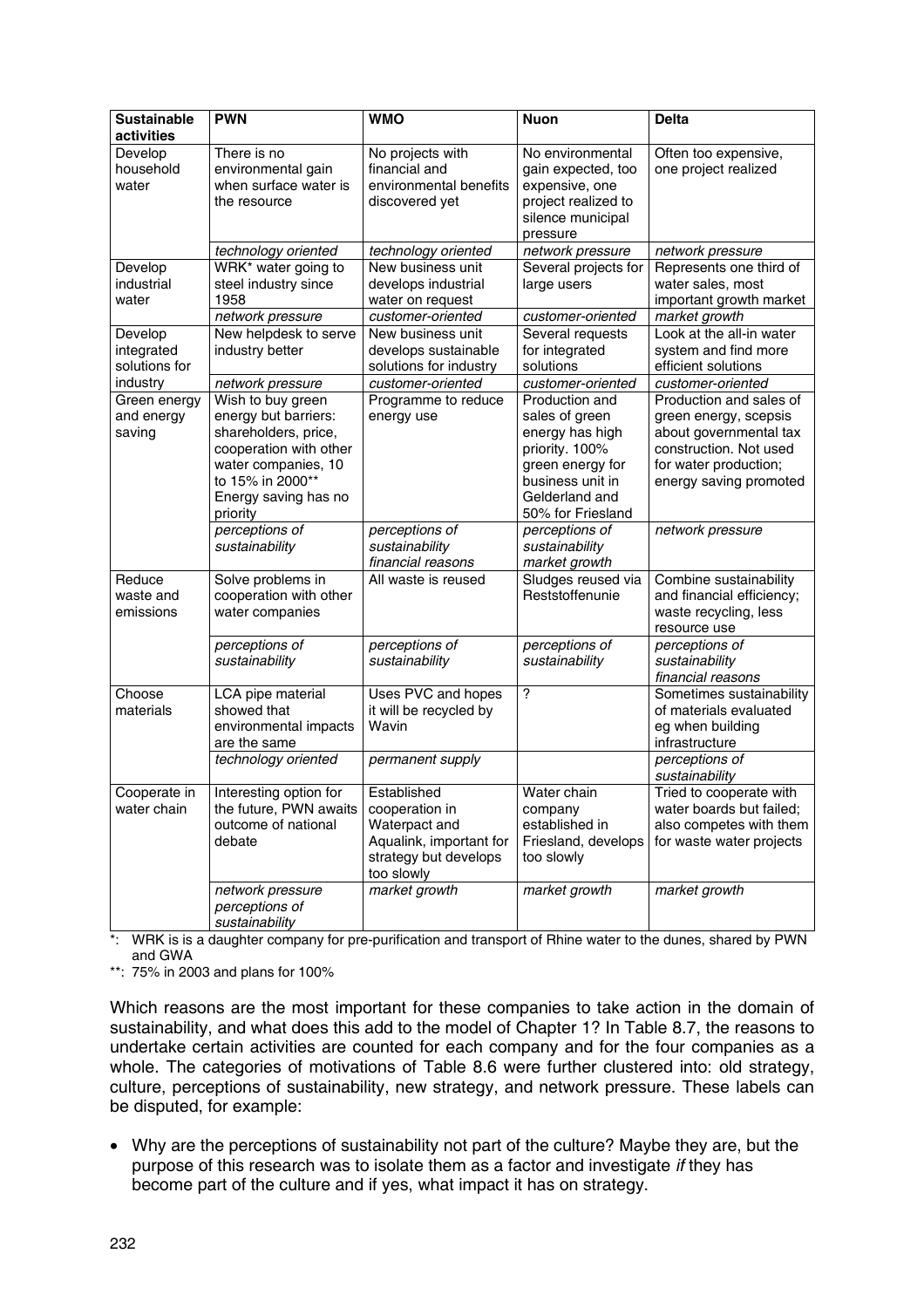• Why isn't nature part of the perceptions of sustainability? The data suggest that nature has a domain of perceptions of its own, that overlaps with the perceptions of sustainability only occasionally.

Maybe future research can answer these questions more thoroughly.

About the sector as a whole: new strategy appears to be the largest driver to undertake activities in the domain of sustainability. Old strategy is important as well and these two together are clearly dominant. This means that the connection between strategy and practice, that is simple in theory, also works well in these companies. They do what they say. Two explanations can be given. Firstly, the managers of these companies are technologyoriented, traditionally educated at Delft University, and truly interested in the inner workings of their own companies. Managers talk about company operations as if they do it with their own hands. According to Mintzberg, this type of engaged, competent management is what makes a company healthy and successful on its market (Mintzberg, 1989). Secondly, the companies are in a stable market, and thirdly, they are rooted firmly in their region. They have a long history of rather consistent steering by governmental owners, who also founded them.

It must be said that these two characteristics of the sector are both subject to change, as a consequence of the liberalization debate. The trend is to hire top managers without a technological education, to merge above the provincial level, and to work towards an international outlook. The consequences are most visible in the Nuon case: a management that is hardly interested in operations anymore and that steers mostly with financial instruments. The link between what the top management says and what happens at the shop floor then also becomes precarious.

| <b>Reasons</b>                |                         | <b>PWN</b> | <b>WMO</b>     | <b>Nuon</b>    | <b>Delta</b>   | <b>Total</b>   |    |
|-------------------------------|-------------------------|------------|----------------|----------------|----------------|----------------|----|
| old strategy                  | product<br>quality      |            | 2              | 3              |                | 7              | 10 |
|                               | permanent<br>supply     |            |                |                |                | 3              |    |
| culture                       | technology-<br>oriented | 3          | $\overline{2}$ |                |                | 6              | 8  |
|                               | nature-<br>oriented     | 2          |                |                |                | $\overline{c}$ |    |
| perceptions of sustainability |                         | 3          | $\overline{2}$ | $\overline{2}$ | $\overline{2}$ | 9              | 9  |
| new strategy                  | customer-<br>oriented   |            | 3              | $\mathfrak{p}$ |                | 6              | 16 |
|                               | financial<br>reasons    |            | 3              |                |                | 5              |    |
|                               | market growth           |            |                | 2              | $\overline{2}$ | 5              |    |
| network                       | network<br>pressure     | 5          | $\overline{2}$ | 3              | $\overline{4}$ | 14             | 14 |

*Table 8.7: Reasons for undertaking activities in the domain of sustainability*

Table 8.7 shows that apart from strategy, several other factors lead to activities. Especially network pressure has a large direct impact of on sustainable activities. No company is excluded from this influence. If we go back to Table 8.6, we see that some activities always require network pressure: prevention of desiccation, household water, and water saving. From the case descriptions we know that the companies do not believe in these solutions. Therefore, they only do something if a powerful external actor forces them to do something, and then they'll do just that and nothing more. Table 8.6 also shows that companies are different in where they 'need' network pressure: without it PWN would not develop solutions for industry, and WMO, Nuon and Delta would not pick up nature management.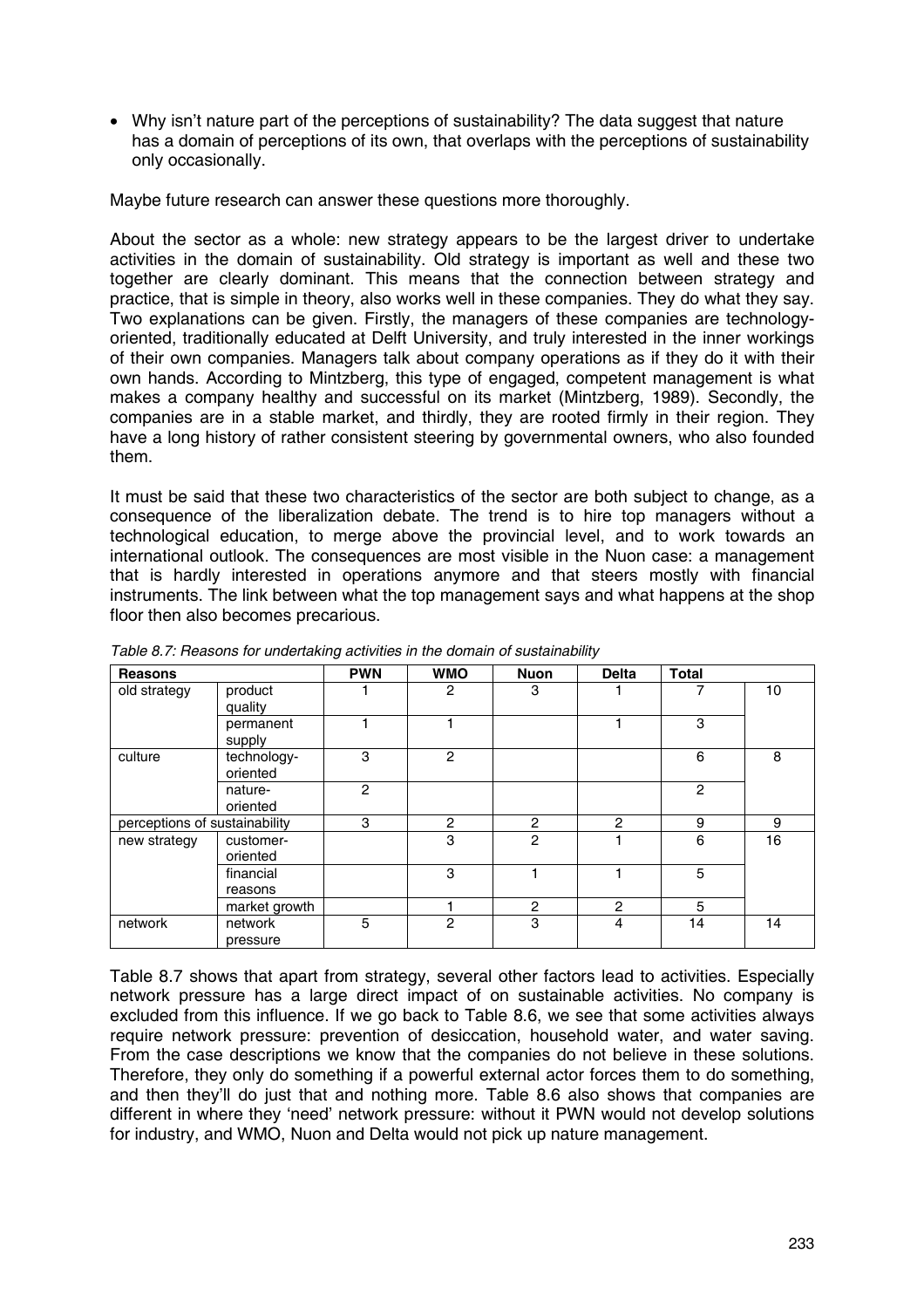Perceptions of sustainability can also lead to activities. These activities are all in the 'grey' area: waste, energy, and material use. Apparently, there is consensus how to deal with these issues. The solutions have become part of the cultural beliefs of the sector. This is also visible in the even distribution of the reason 'perceptions of sustainability' over the companies in Table 8.7.

Cultural reasons are only found in the monopoly companies. There are three possible explanations: 1) WMO and PWN have explicit policies for cultural change, and so the data gave more insight in their cultures. 2) Maybe companies tend to have either old, cultural reasons for activities (PWN and WMO), or commercial, new strategy reasons for activities (WMO, Nuon and Delta). This would mean that the old cultural and the new commercial activities exclude each other, except at a hybrid company like WMO. 3) The technologyoriented reasons may get replaced over time by more market-oriented reasons. Then the categories of reasons represent a process in the social construction of sustainable activities.

|                                                    | old strategy        |                             | culture             |                              | perceptions          | new strategy         |                      |                       | network                   |
|----------------------------------------------------|---------------------|-----------------------------|---------------------|------------------------------|----------------------|----------------------|----------------------|-----------------------|---------------------------|
|                                                    | permanent<br>supply | product<br>quality          | nature-<br>oriented | techno-<br>logy-<br>oriented | οf<br>sustainability | financial<br>reasons | market l<br>growth   | customer-<br>oriented | pressur<br>е              |
| Groundwater<br>or surface<br>water                 | $\phi$              | $\overline{\phi \phi \phi}$ | $\ddot{\phi}$       | $\overline{\bullet}$         |                      | $\overline{\phi}$    |                      |                       |                           |
| Protect<br>groundwater                             | 1)                  | $\overline{\phi \phi \phi}$ |                     |                              |                      |                      |                      |                       |                           |
| Green<br>energy and<br>energy<br>saving            |                     |                             |                     |                              | $\phi$               | $\ddot{\phi}$        | $\overline{\bullet}$ |                       | $\ddot{\phi}$             |
| Reduce<br>waste and<br>emissions                   |                     |                             |                     |                              | <b>AAAA</b>          | $\blacklozenge$      |                      |                       |                           |
| Choose<br>materials                                | $\ddot{\phi}$       |                             |                     | $\ddot{\phi}$                | 42)                  |                      |                      |                       |                           |
| Develop<br>industrial<br>water                     |                     |                             |                     |                              |                      |                      | $\bigoplus$          | $\bigoplus$           | $\ddot{\phi}$             |
| Develop<br>integrated<br>solutions for<br>industry |                     |                             |                     |                              |                      |                      | $\overline{3}$       | $\Phi \Phi \Phi$      | $\ddot{\phi}$             |
| Cooperate in<br>water chain                        |                     |                             |                     |                              | $\ddot{\phi}$        |                      | $\phi$ $\phi$        |                       | $\ddot{\phi}$             |
| Prevent<br>desiccation                             |                     |                             |                     | $\ddot{\phi}$                |                      | $\blacklozenge$      |                      |                       | $\overline{\phi\phi\phi}$ |
| Nature<br>management                               |                     | $\ddot{\phi}$               | $\ddot{\phi}$       | $\blacklozenge$              |                      |                      |                      |                       | $\bigoplus$               |
| Promote<br>water saving                            |                     |                             |                     |                              |                      |                      |                      | $\ddot{\phi}$         | $\overline{\phi}$         |
| Develop<br>household<br>water                      |                     |                             |                     | $\bigoplus$                  |                      |                      |                      |                       | $\overline{\phi}$<br>4)   |

*Table 8.8: Different reasons for doing or not doing different activities (one bullet is put in this table for each time a reason is attached to an activity in Table 8.6)*

The process hypothesized in the third explanation goes like this. About 100 years ago, the old goals of product quality and permanent supply were imposed on the water sector by Dutch governments. These goals have become internalized completely and now represent the highest cultural values in the sector. The cultural reasons are almost as old but they are not the same for all companies. The perceptions of sustainability (concerning the grey issues) are only ten to fifteen years old but are already well internalized. The new strategy was imposed by the liberalization debate only five years ago, and is not internalized yet.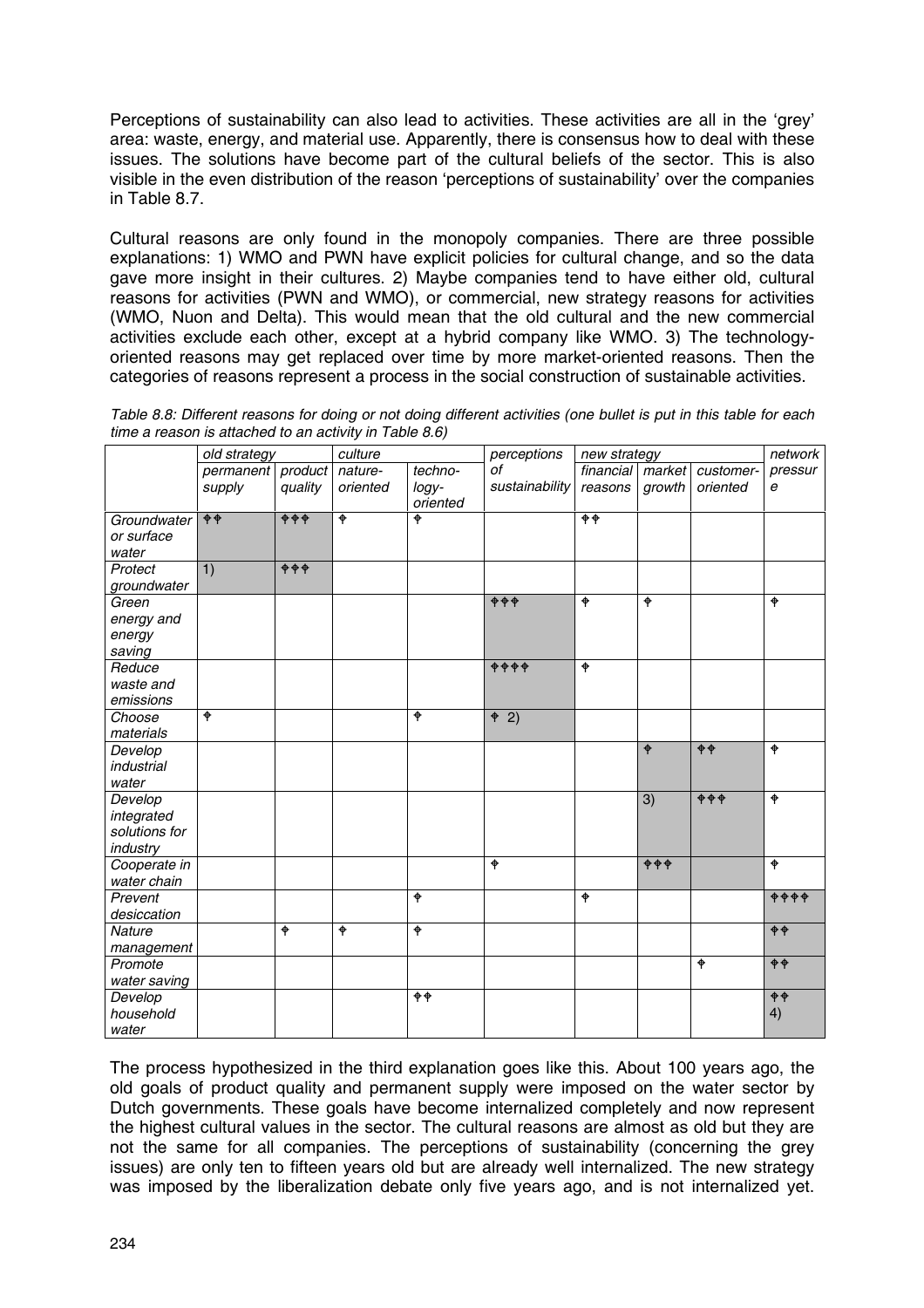Therefore, it has to be part of an explicit strategy. Strategy is then an instrument to guide the development of cultural beliefs. Finally, there are things that are not internalized at all but societal actors think that they should be. If the external partners are powerful enough, they force the water companies to implement solutions, even when the water companies do not believe in the problem. In some cases, the activity itself leads to an adapted belief. After doing a few nature projects, Delta became proud of what it had achieved. In other cases, the water companies win the debate. An example is household water, about which many companies were sceptical, and is now generally seen as a dead end.

Table 8.8 focuses on the reasons for each sustainable activity, cutting through the data of Table 8.6 in the other direction. One bullet is put in this table for each time a reason is attached to an activity in Table 8.6. Table 8.8 shows some clusters of reasons for the different activities (numbered 1-4).

Cluster 1: The choice between groundwater and surface water is mainly guided by the old goals of product quality and permanent supply. This choice probably is the most basic issue for the water companies: it defines their identity. The resource is also the most important input for most of the outputs in the benchmark: product quality, price, and environmental performance. Table 8.9 shows that clean groundwater leads to the best results. WMO and Nuon Friesland suffer from agricultural pollution of groundwater so they have a slightly worse score than surface water user PWN. The relation between resource and price is simple: clean groundwater leads to a low price. The relations between resource, price and quality make it understandable why it is hard for water companies to switch from groundwater to surface water: who wants a more expensive product with a lower quality? The last column in Table 8.9 makes this switch even less probable: according to the benchmark, groundwater is better or at least not worse for the environment than surface water. Therefore, it will not be easy for any Dutch government to convince a company to switch from groundwater to surface water.

Cluster 2 was already addressed above: the grey environmental issues which are firmly connected to the perceptions of sustainability. It is likely that these perceptions were part of a former strategy (setting an example to convince other actors not to pollute) and were then put to action.

Cluster 3 shows a market-oriented block of activities. For activities in the direction of industries this seems logical, but the table also shows that the activities in the direction of water boards are part of this cluster. In other words, sustainability is not the main reason to explore the possibilities of the water chain.

Cluster 4 contains the activities that require the most persistent network pressure. Network pressure may be necessary because some of these goals go against company interests (desiccation prevention and water saving). Household water may simply not be a good idea from a more informed point of view. Nature management, may become internalized in the future, because this already led to good results in one company.

| <b>Evaluation of</b> | <b>Main resource</b> | <b>Product quality</b> | <b>Price</b>                | <b>Environment</b>              |
|----------------------|----------------------|------------------------|-----------------------------|---------------------------------|
| resources            |                      | (water quality index)  | (Dutch guilders per $m^3$ ) | (environmental<br>burden index) |
|                      |                      | bench-mark 1998        | bench-mark '98              | bench-mark '98                  |
| Nuon (Gld)           | groundwater          | 99.4                   | 1.95                        |                                 |
| Nuon (Fr)            | groundwater          | 94,7                   | 2,58                        | 52                              |
| <b>WMO</b>           | groundwater          | 94.9                   | 2.46                        | 38                              |
| <b>PWN</b>           | surface water        | 95.7                   | 3,17                        | 41                              |

*Table 8.9: Resources in relation to price, quality and environmental performance as described in the water company benchmark of 1998 (Delta did not participate in the benchmark)*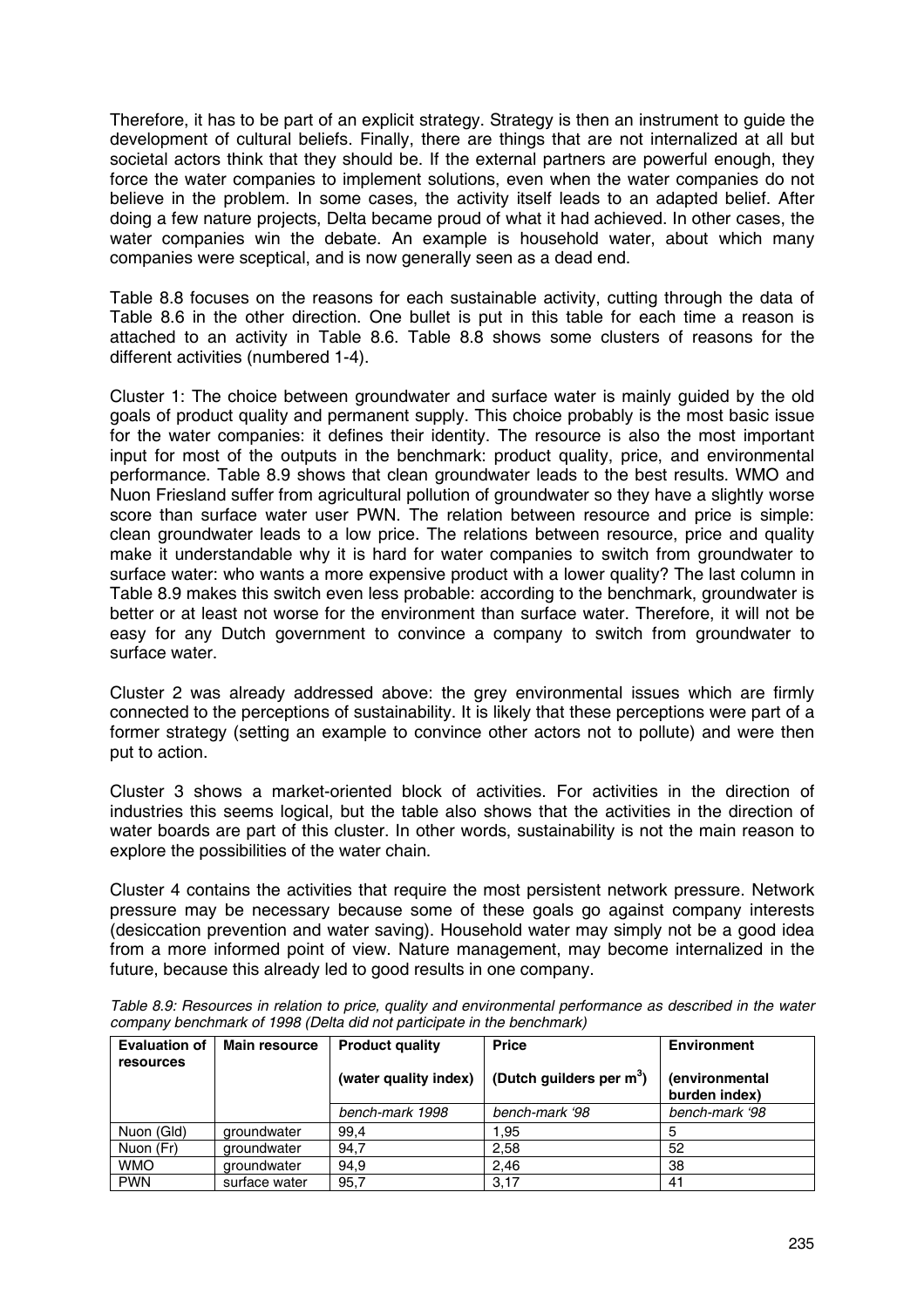### 8.5.2 Conclusion: many factors explain activities

It turns out that there is a number of factors to explain the existence of sustainable activities:

- Activities as a result of former company strategies, some of which are influenced by perceptions of sustainability;
- Activities as a result of deliberate operationalization of present company strategy;
- Activities as a result of direct market demand, that happened to be sustainable;
- Activities forced upon the company by external actors.

This leads to the following adaptations in the model:



## **8.6 Expanded model of sustainability in water companies**

The findings of the research can be represented in a visual model (see Figure 8.4). The model starts with the physical environment of a water company, of which the water system is an important part. Working in a regional physical environment leads to region-specific experiences which influence the cultural beliefs of the water company. The physical environment still has direct influence on the company today, for example, when pollution increases or the climate changes.

The physical environment also influences the beliefs of other regional actors such as the provincial government, the water boards and nature organizations. Especially the governmental actors translate their knowledge of the regional environment (for example, in reports on desiccation and salinization) to the concept of sustainability, and use the concept in their communications with the water company. The water company internalizes the concept by translating it to its own cultural framework, which results in company-specific perceptions of sustainability. This means that the first connection of our first model, in which external actors cause a water company to adopt or adapt perceptions of sustainability, is confirmed.

The second assumption of the original model, that perceptions of sustainability lead to the development of a specific strategy, was not confirmed. When the researched companies first heard of the concept, they viewed most of their existing (water) activities as sustainable, so it did not induce new strategies. The cases show that the effect is the other way round: a strategy influences the story about sustainability.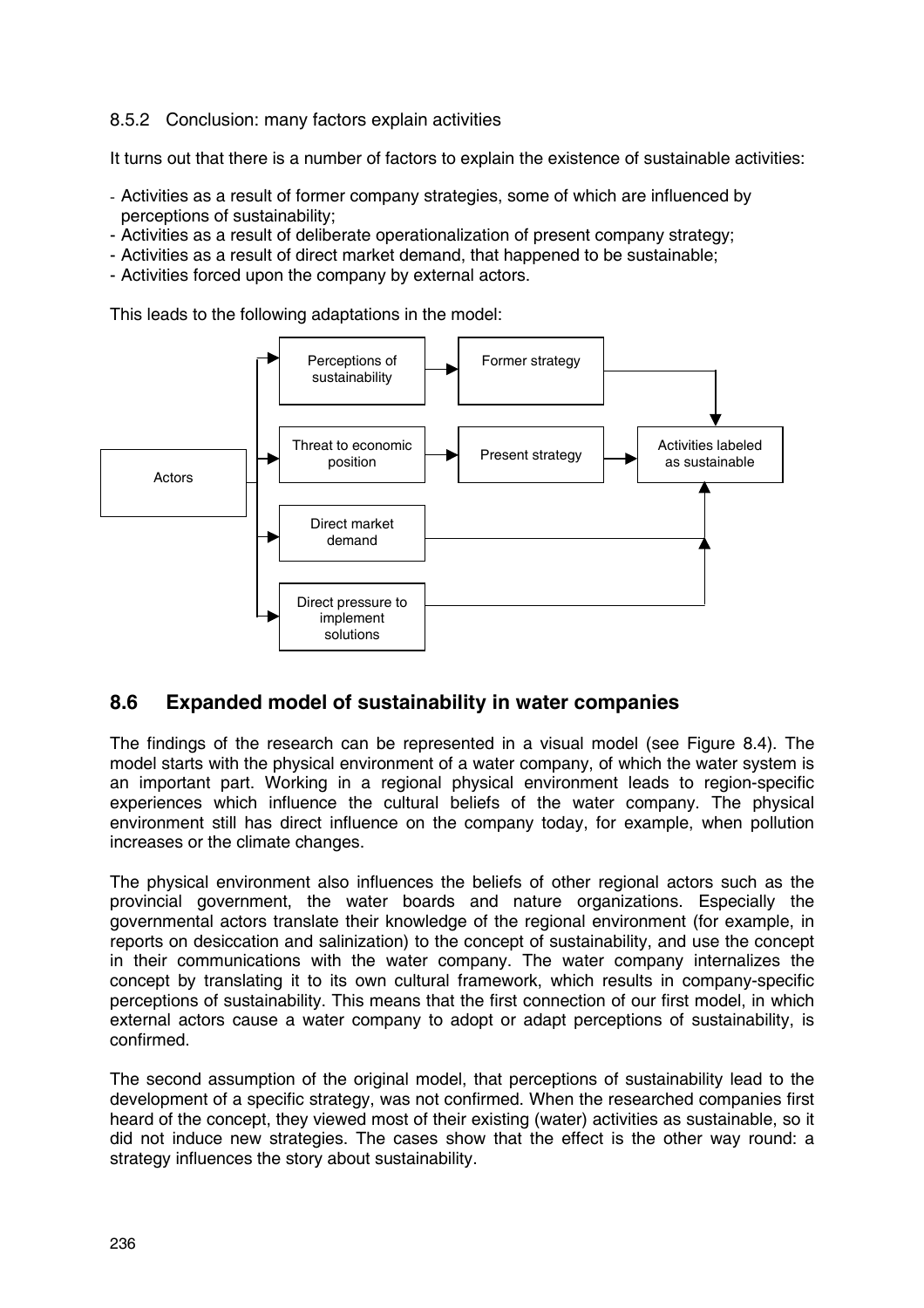

*Figure 8.4: Model of the social construction of sustainability in water companies (most factors in the present, and factors in past and future in dotted lines)*

A lot of other factors were found to influence company strategy. Because of all these relations, strategy has become the most central element in the model. Company structure and culture have an important influence on strategy. Water companies are mature organizations with a strong position in society. They develop their own strategies and often succeed in convincing other parties of the usefulness and integrity of their choices. Other factors that influence strategy are the external network and water demand.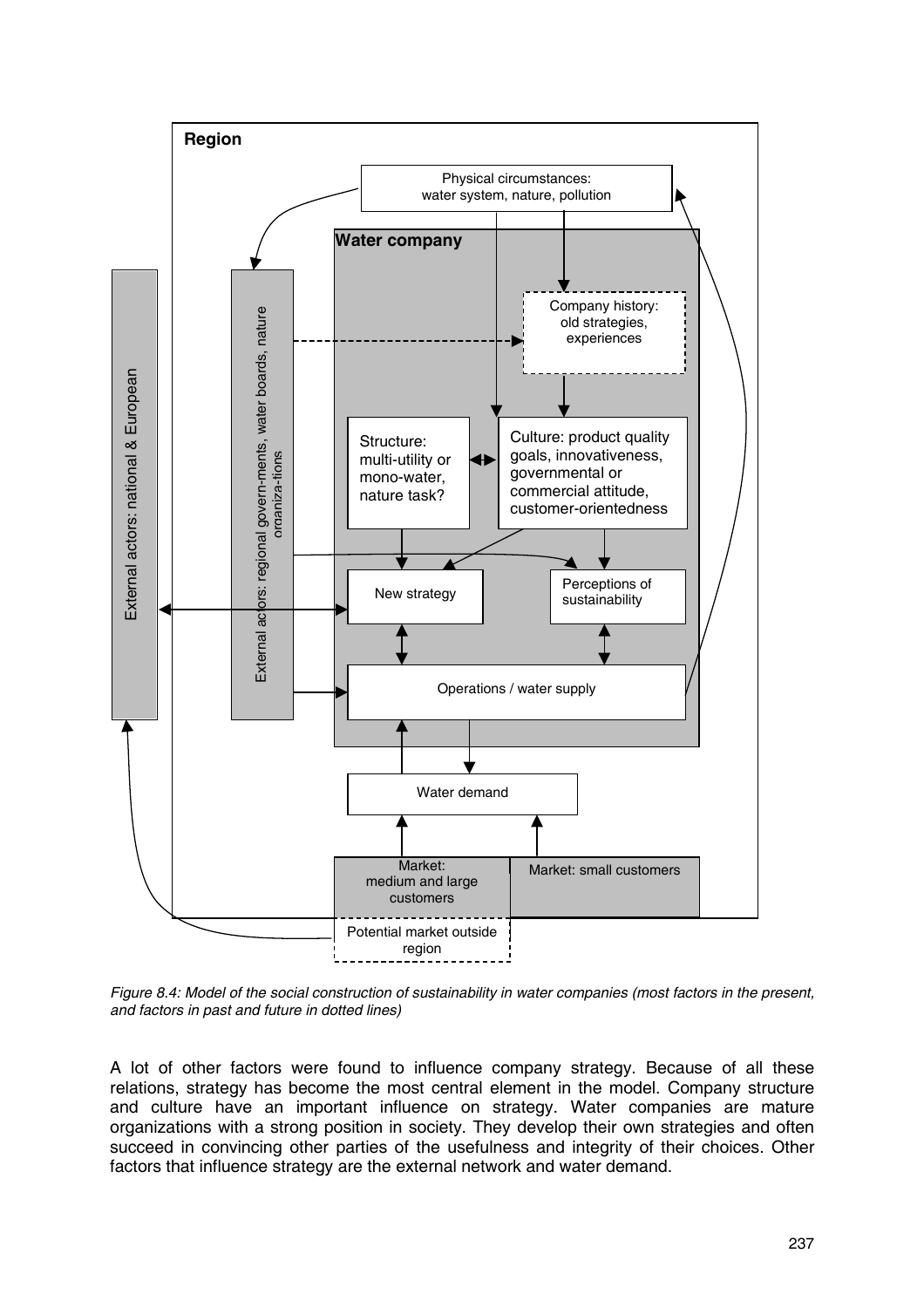Further down, we see that strategy influences operations. Traditionally, there is a strong relation between strategy and operations in these companies. Top managers often are civil engineers who are genuinely interested in everything that goes on in their organizations, and especially in the technology. Therefore, the companies generally do what their strategy says. This includes the operations that are labeled as sustainable. The long arrow on the right side of the model indicates that operational activities lead to a change in the physical environment, for example, desiccation or nature development.

Water supply is the most important operational output of the companies. Operations are directly influenced by the water demand, which in turn is defined by market actors, consisting of consumers and industries. Demand also influences company strategy: an increase in demand leads to faith of shareholders and banks in new investments. Stabilization or decrease has fundamentally different repercussions for a company. This explains why companies stop water saving promotion as soon as demand stabilizes.

The market actors have no direct relation with the physical water system, contrary to the water company itself. Customers simply demand the water, and the water company is legally obliged to supply it at all times, whether there is a drought or not. The relation is sometimes made explicit by the water company. Especially dune companies such as PWN make the consumers aware of their double interests: an interest in good drinking water and an interest in a beautiful and healthy space for recreation. Such a line of reasoning of course only works if all actors live in the same region. As soon as the water company gets its water from further away, the interest of the customers in the physical environment of the water company weakens, as seems to be the case in the water company of Amsterdam.

The model shows that external actors influence water companies in several significant ways, next to influencing the perceptions of sustainability. Firstly, regional governments have had a direct influence on the strategy of the companies for many decades, and they still do today because of their shareholdership. It must be said that this influence goes both ways: water companies also make sure they get their points across, as was already stated above. Governments also have a direct influence at the operational level. A provincial government with a large amount of shares has enough power to force a water company to undertake certain activities, even when the water company is not convinced of their usefulness. This influencing power takes the form of laws (groundwater licenses), money (subsidies and tax measures), or long-lasting 'societal pressure'. The companies accept the governmental influences, as long as the power structure is in place. The actual realization of the forced activities leads to new experiences of success or failure, and this in turn influences the companies' perceptions of sustainability (expressed by the arrow going both ways).

Formally, provincial and municipal governments represent the regional customers, but there seems to be no triangular relationship. For example, the province asks of the water company to induce water saving behaviour, and the water company tells the provincial government what its customers want (for example, less calcium in the drinking water).

The model shows that most physical and social processes take place at the regional level. Next to this, the EU and two Ministries have a crucial impact on the strategies of the researched companies, because they decide on the structure of the water market: should it be a public monopoly or a private market? The data even indicate that 'strategy' is business language that entered the sector because it anticipated on a possible liberalization. In the past, operations may have had a more central position. The arrow in the lower corner on the left signals that the national and European actors who started the liberalization debate possibly reacted on signals of large industries, who wanted more freedom in choosing their water supplier.